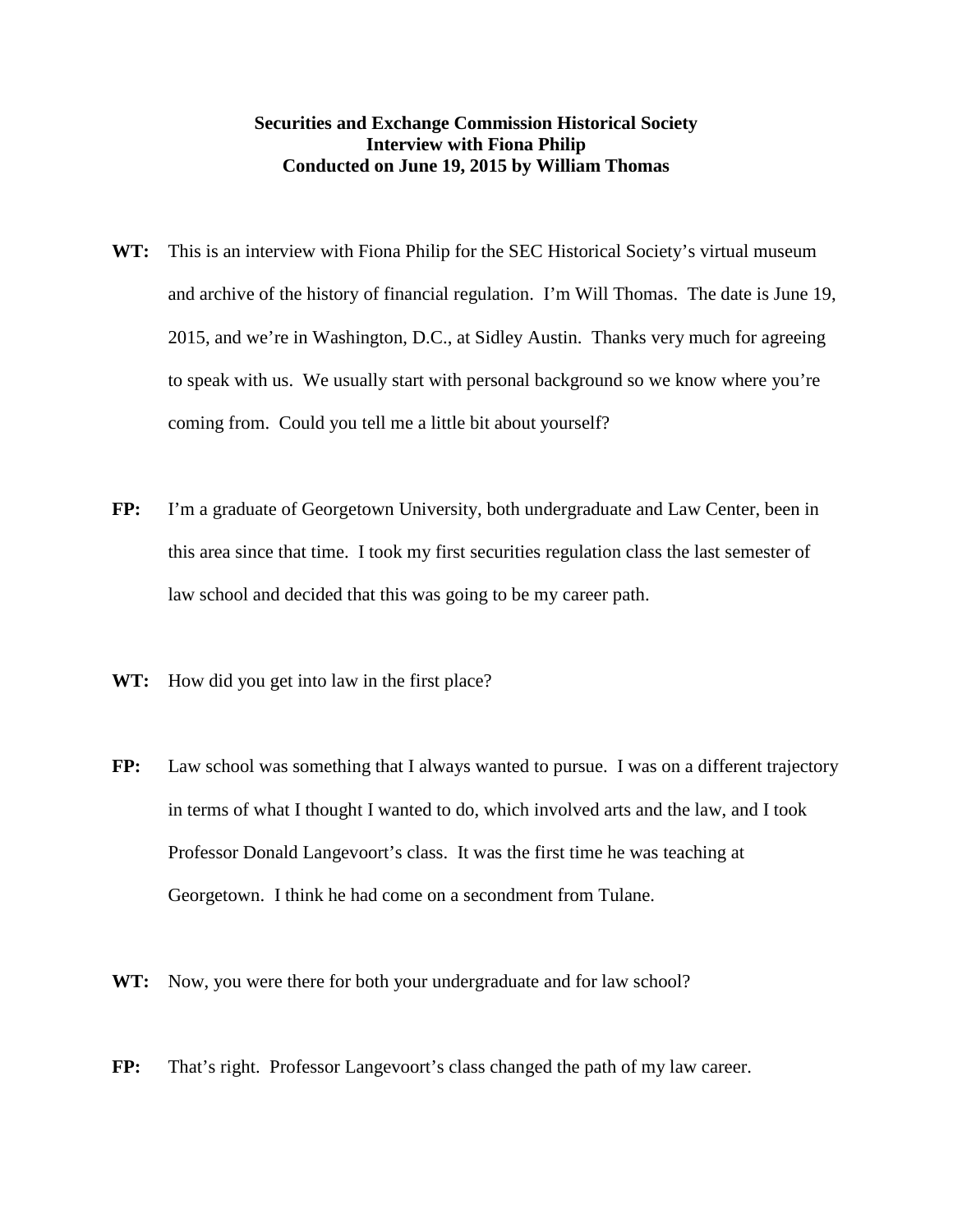- **WT:** And then you came directly to the SEC out of law school, is that correct?
- **FP:** That's right. I was part of the SEC's honors program, which is a program that I understand they no longer have. I don't know what year they ceased operating the honors program, but yes, straight from law school to the SEC.
- **WT:** Tell me a little bit about the honors program. I haven't had anybody else mention that.
- **FP:** From around the country, the SEC would select ten to fifteen law school graduates who they thought were deserving of a position, not necessarily in enforcement, but at the Commission, and I applied. I remember I was taking securities regulation at the time, and having spoken to Professor Langevoort about how to pursue a career in securities regulation; his great idea was to go work at the SEC. And so I pursued it.

In the months leading up to my graduation, there was an SEC job fair, which I attended. Jim Clarkson, who everyone has fond memories of—I met him at the job fair and applied to the honors program following the job fair. I received offers from the New York office and the Washington office, and had to make a determination of which office I wanted to be in. I pursued enforcement because I was interested in investigations and litigation, and so I chose the Washington office. It was home, and I think, also, the New York office was moving a little slower than the Washington office.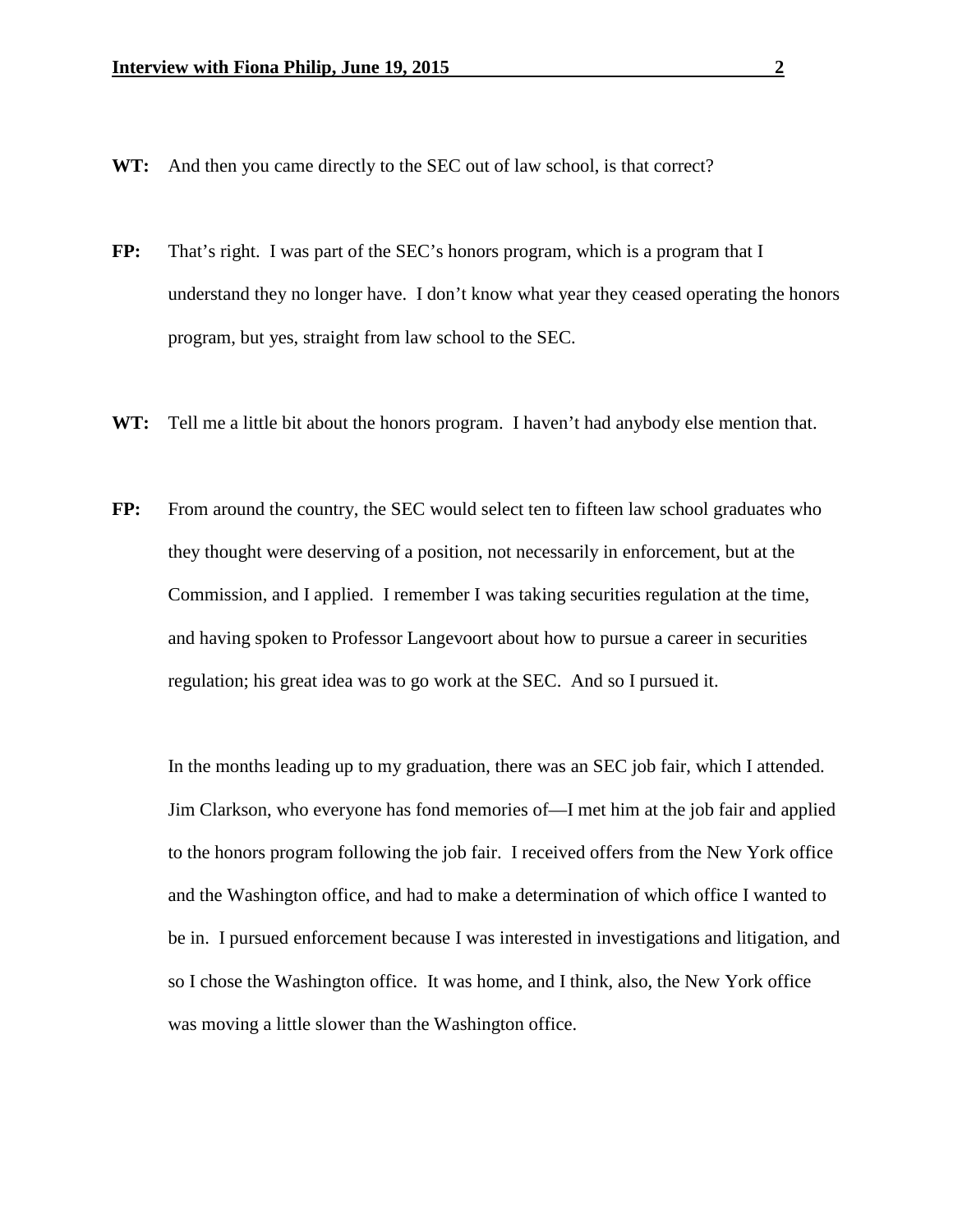- **WT:** With an honors program, did you spend time at the SEC before you actually started in there as full-time staff, or was it a track to get in there?
- **FP:** No, not at all. You apply like anybody else would apply, whether they were from a law firm or anyplace else. There were just a number of slots that were reserved.
- **WT:** So basically, a recruiting mechanism.
- **FP:** Exactly.
- **WT:** I see. What was your position when you got to the SEC?
- **FP:** I started in the Division of Enforcement in Washington in 1999 as a staff attorney. I started I think the same week as Steve Cutler came aboard as the Deputy Director of Enforcement. I was assigned to a branch, like everyone else would be, coming through the door in Enforcement. I didn't have a choice about which branch I wanted to go into. My first branch chief was Scott Friestad. My first assistant director was Linda Thomsen, who went on to become the Director of Enforcement. Because I was a newbie walking in the door, I was paired with a more senior lawyer in the division.

People had mixed views about the honors program. Some people believed you should first go to a law firm, or go elsewhere and get experience and then come to the Commission. Others believed it was a valuable recruiting tool, and that they should try to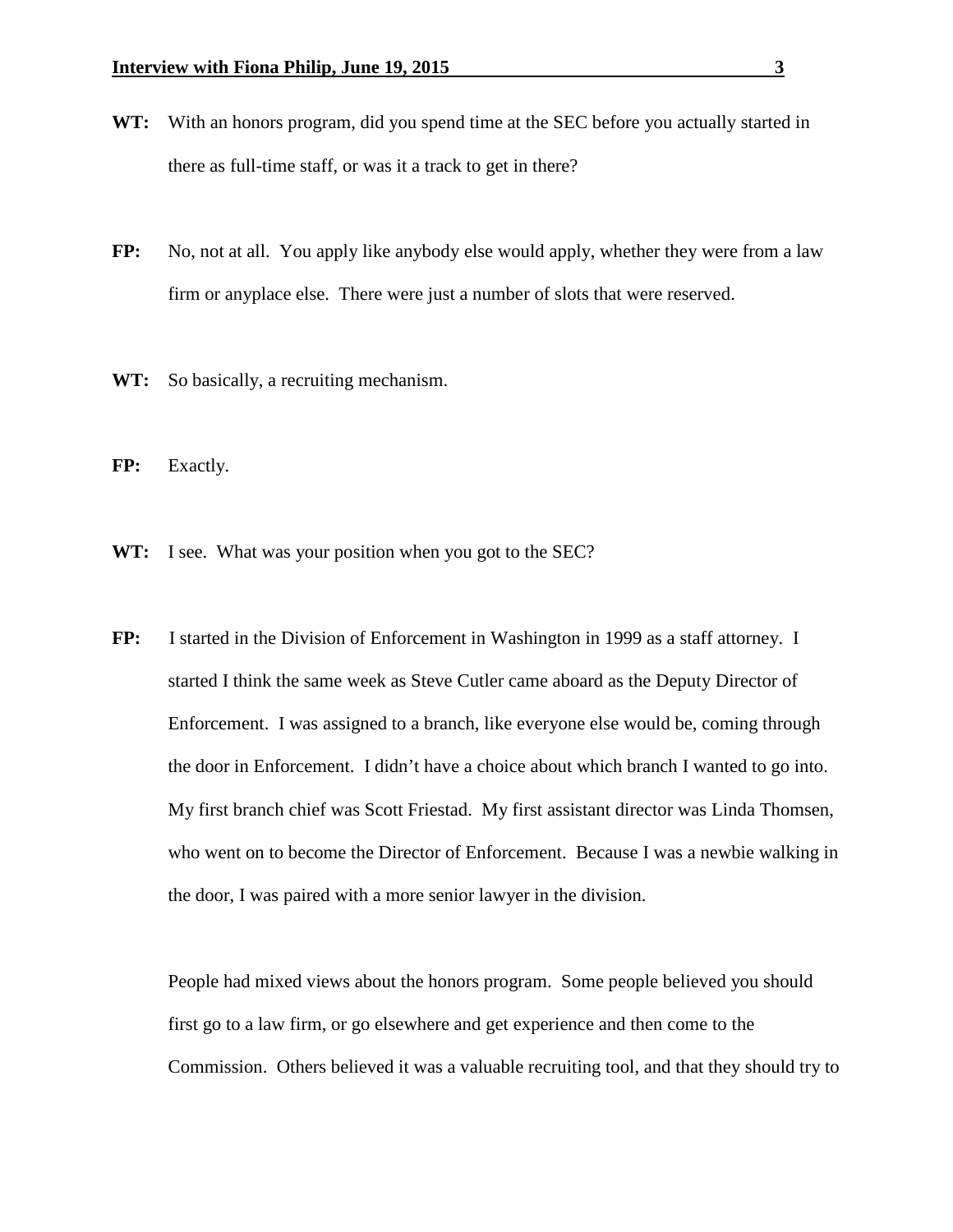get the best and the brightest out of law school who were interested in enforcement. It was hands-on training: they pair you with a more senior lawyer who was in the midst of an investigation—for me it was an insider trading investigation—and you work with that lawyer so that you could learn how to do an investigation, learn the ways of the Commission, the methods that they used. And so there was someone there that you were paired with who could explain things to you, and you can watch the process unfold.

- **WT:** So the different branches have specialties that they work on?
- **FP:** At that time they weren't the specialized units that there are now. There was a branch that focused on microcap fraud, for example. John Stark had a team that focused on cyber fraud.
- **WT:** Cyber fraud, Internet scams, that sort of thing?
- **FP:** Yes, sleuthing out fraudulent conduct that occurred over the Internet. You had your go-to people who specialized in insider trading cases, and so if you had an insider trading case everyone would say, "Oh, go talk to Hilton Foster," because that's what Hilton did. But the specialized units, as they exist now, did not exist when I started in 1999.

When you started, you were an enforcement generalist. On any given day, you could have an insider trading case on your docket, an accounting fraud case on your docket. Some people were doing FCPA cases back then, but it really was, okay, so what's the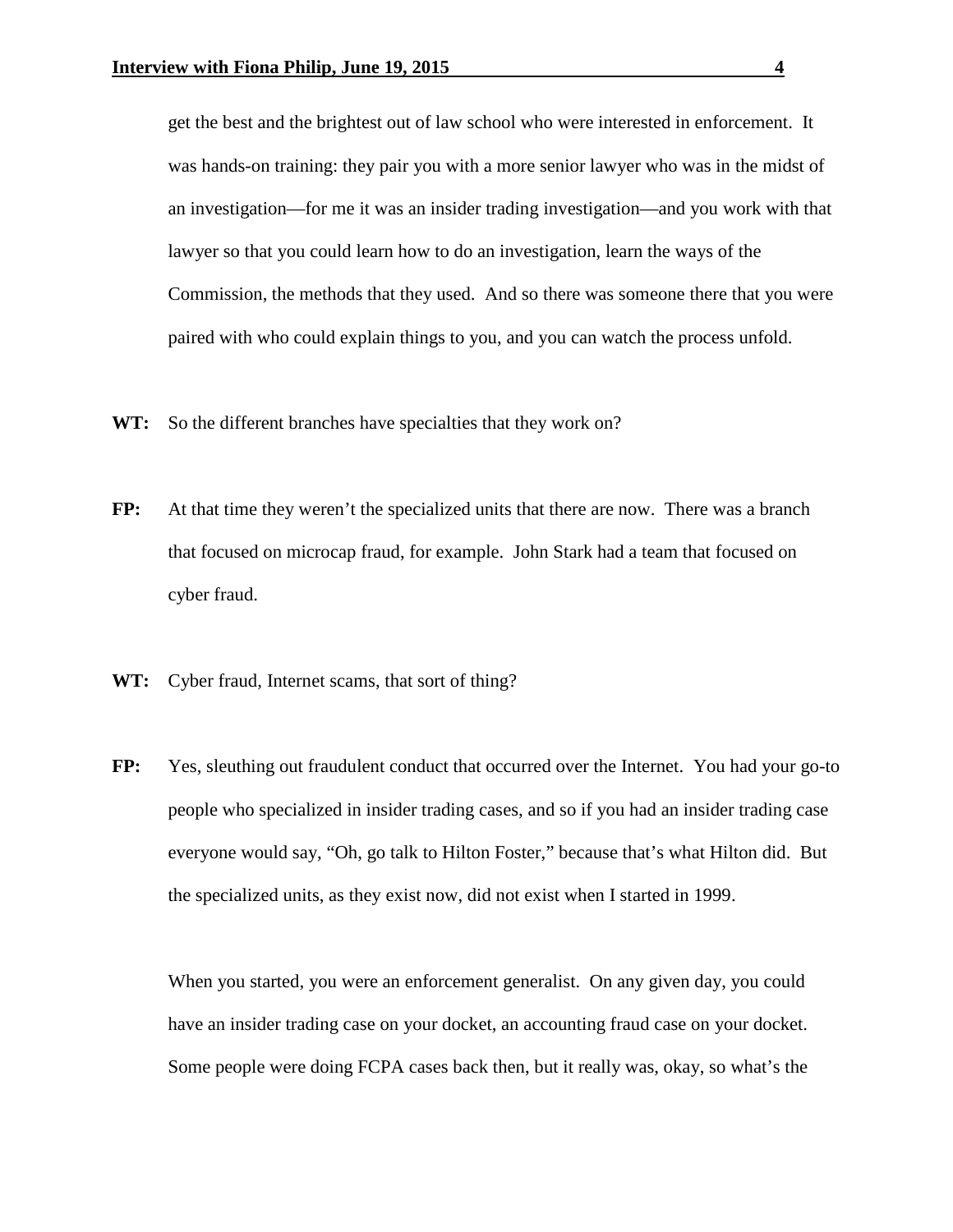case that's assigned to you? What's the case that you've discovered through reading the newspaper that you want to pursue? So, it really was being a generalist.

- **WT:** Just to get my chronology right here, what year was it that you went over to the Chairman's office?
- **FP:** I went to the Chairman's office in 2002.
- **WT:** So you spent about three years there?
- FP: Three years in Enforcement.
- **WT:** What other kinds of cases stand out in your memory?
- **FP:** Shortly after I joined, the financial fraud taskforce was formed, and that was the brainchild of Paul Gerlach and Paul Berger in Enforcement. The idea was that these accounting fraud cases took sometimes years to build. On average, it took nineteen months to bring accounting fraud cases, and we were looking for a way to have a select team of both attorneys and accountants who could triage these cases, so they could work on them full-time. They could try to bring them faster, because you may have had six lawyers and six accountants. Then you could also divide the case up by subject matter, for example. One group could focus on the reserve issues, and one group could focus on the goodwill issues. Or, if the company was a multi-national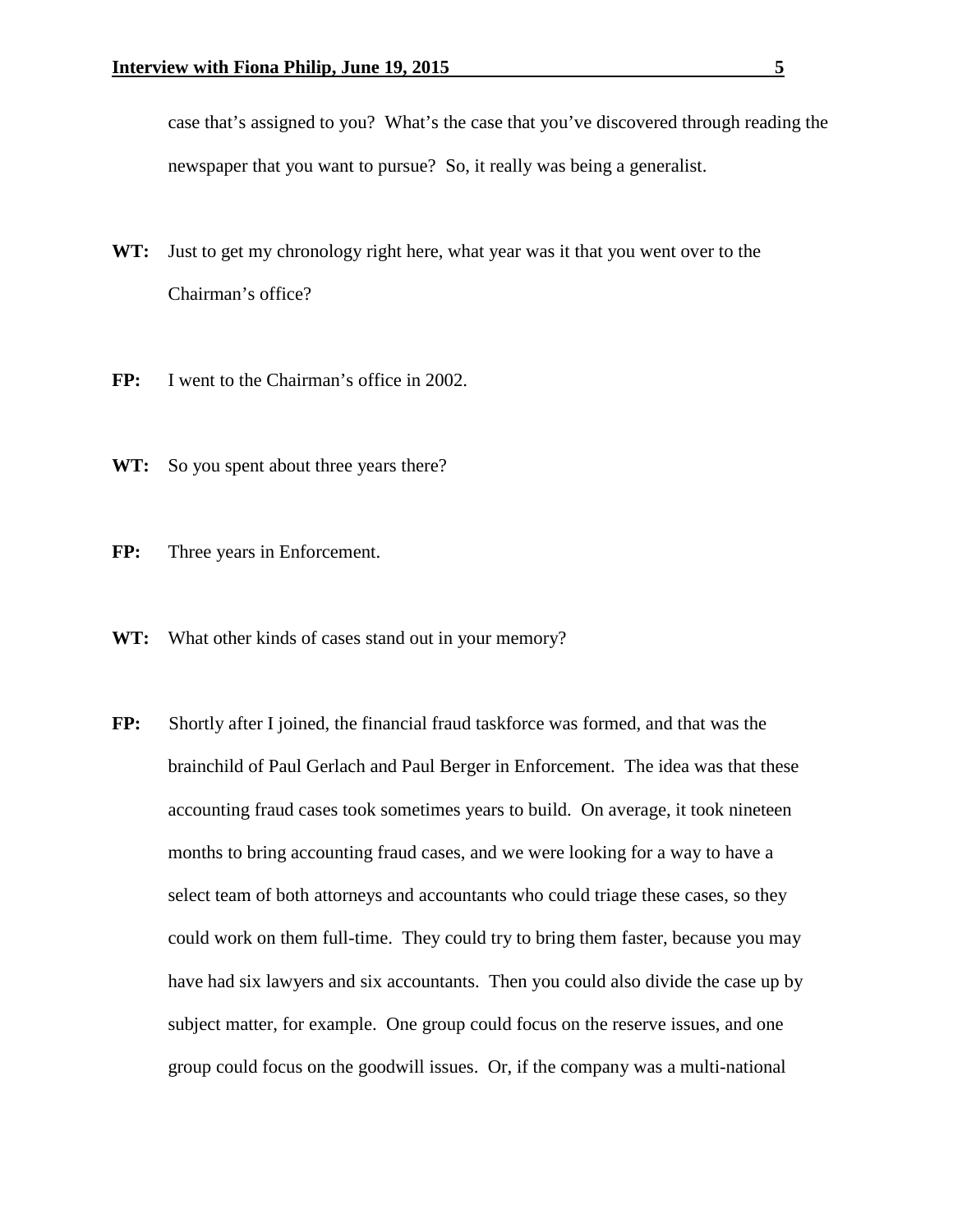company with subsidiaries around the world, then you could get one group to focus on the aspect of the case that was in Mexico, or in the UK. The idea was to triage and lessen the timeframe in which those cases were brought.

- **WT:** This was a particular priority of Chairman Levitt's. Did you have any sense of what was going on at the high level of the Commission, as far as interest in that particular subject was concerned?
- **FP:** I would say that at that time, just coming in as a staff attorney, you paid attention to the speeches that were being made by the Chairman and other Commissioners. What I remember from Chairman Levitt's time is that you did not want to get caught off guard by news that was in the newspaper, where you would get the call, "What is the SEC doing about that?" whatever the issue was. And it's the same now. You never want to be caught off guard in terms of regulation or enforcement, because you're viewed as the agency that's asleep at the switch. Coming straight out of law school, I didn't really have a view of what was going on at the Chairman's level or the director's level, but you knew what the priorities were at the Commission.
- WT: After all, you were on this new taskforce.

**FP:** Exactly.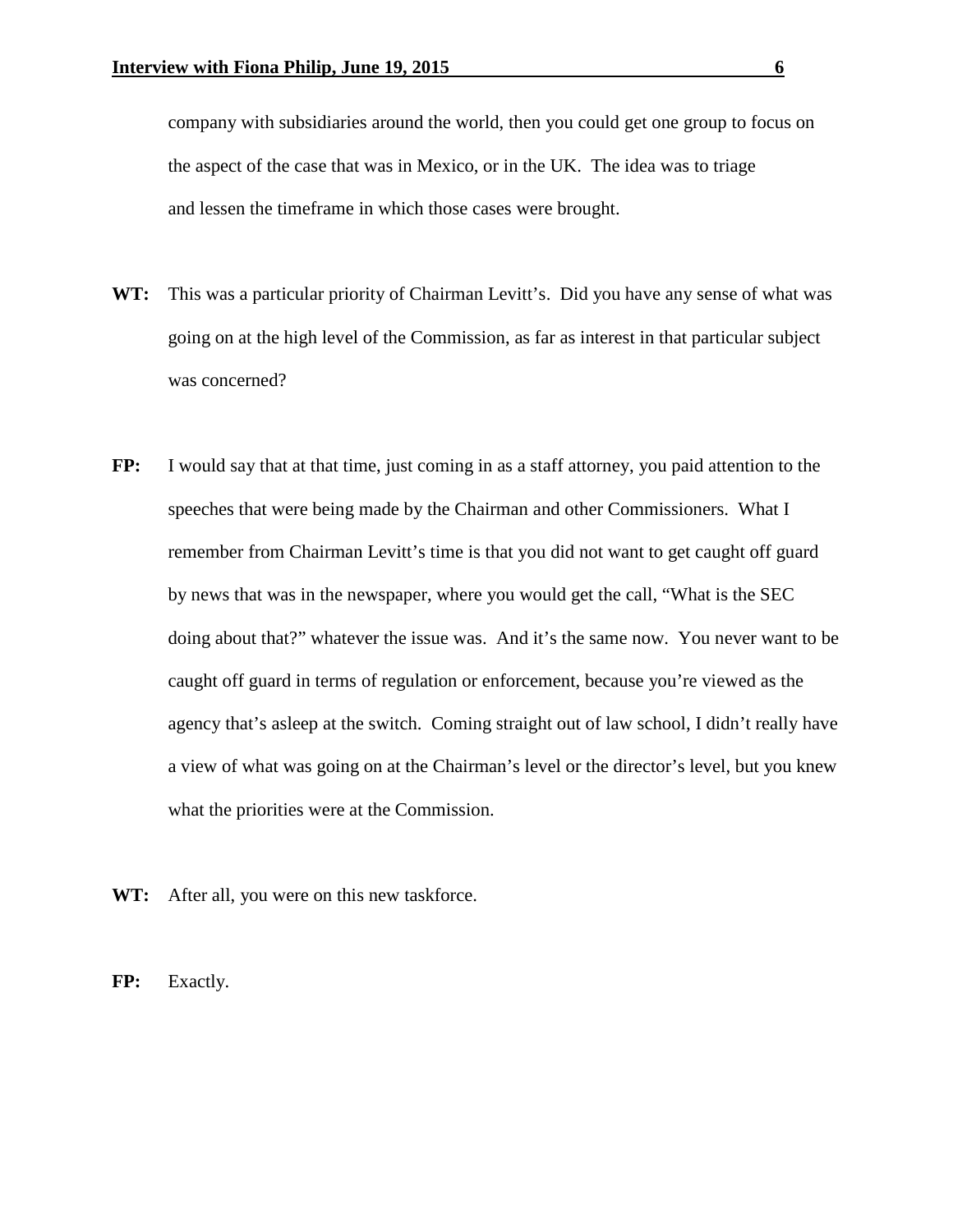- **WT:** Tell me a little bit more about how this taskforce worked in terms of sniffing out cases. You had the accountants on the team. Were they instrumental in that?
- **FP:** Cases would come in in a number of ways. You get a lot of press these days about the whistleblower provisions, but the SEC was the agency that always received tips from people on the inside, or from people in the industry. One way in which the financial fraud taskforce would receive cases on which to work would be through tips that came in. The other way was through journalism. The *Wall Street Journal* and the *New York Times*  business sections were always good fodder for cases. If a company issued a restatement, it's almost a given that a matter will be opened by the SEC, so that was another way.

You would look across the industry. People talk nowadays about doing these industry sweeps, but it's always been around that if you had one practice in a certain industry that, maybe because—goodwill, for example, could be one, but if one large industry company was using their goodwill accounts in a certain way, or accounting for goodwill in a certain way, I should say, then you would look to see whether the other big industry players were also doing that. So there were a number of ways in which cases would come to us.

**WT:** Tell me a little bit more about some of these accounting tricks that you saw. You mentioned goodwill a couple of times. I know there were the cookie jar reserves, you'd see these pro forma statements, but what was really prominent on the ground level?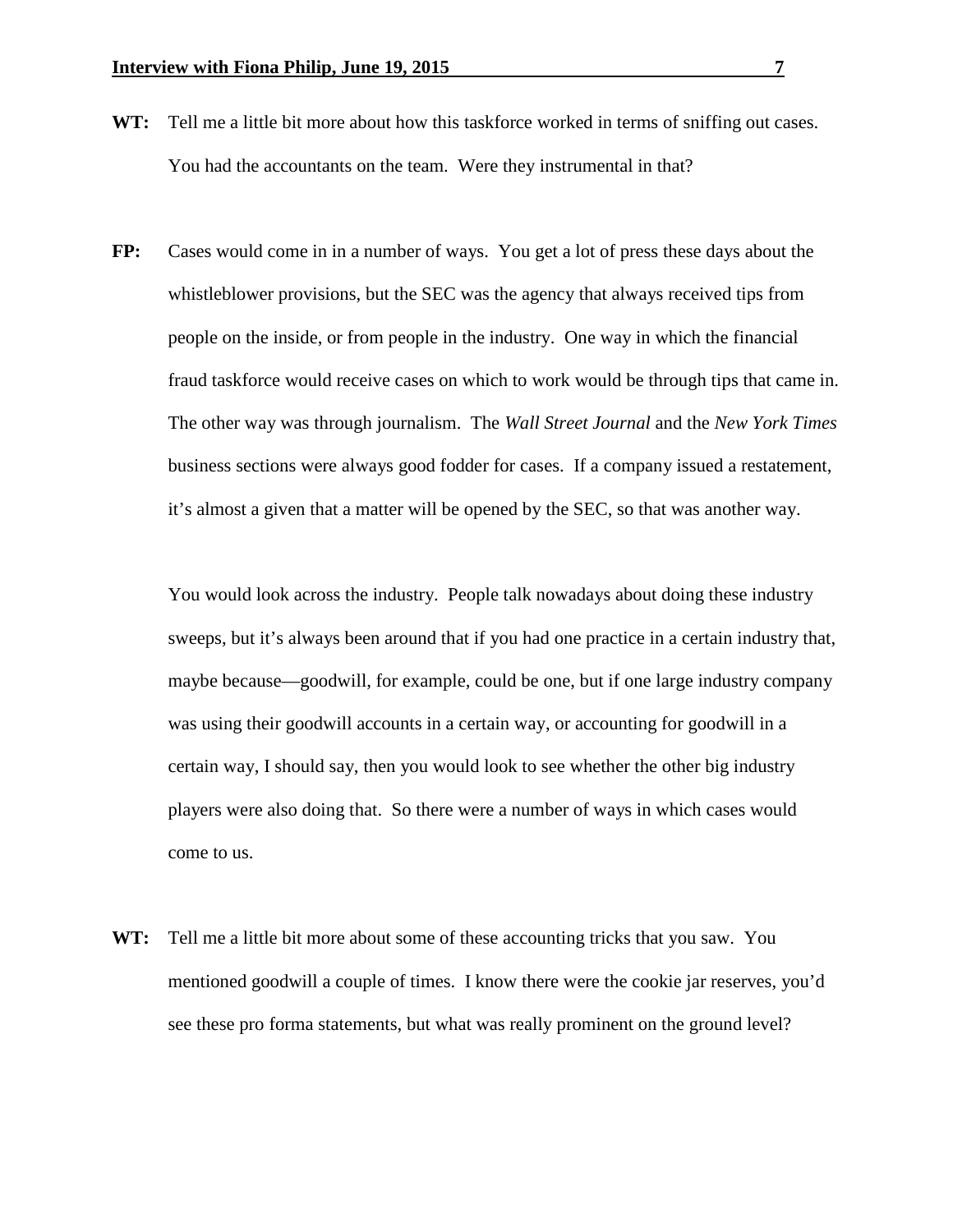- **FP:** You really looked for one-off accounting items and off-balance sheet transactions something that came into play later with Enron—so reserves were always, always a big issue. Foreign currency transactions and the way that those were booked, and using the fluctuations in currencies was an issue. Goodwill I mentioned.
- WT: So you pulled out the chapter you've written on the subject, and there is lots of good stuff in there.
- **FP:** We've been working on a PLI book on SEC enforcement, and I wrote the chapter on accounting fraud. So your question was timely, as this book is going to be published soon. For the chapter I wrote on accounting fraud, we went through all the accounting fraud schemes that have come into play, such as basic improper revenue recognition under SAB 101 side agreements, where you have a contract, but then you write a side letter or side agreement for incentives to induce the buyer to enter into the transaction at a certain deadline so that you can book the revenue early, for example. Or, where there are multiple elements of a contract, and you have to perform the elements of the contract before you can book the revenue, but you ignore all the elements of the contract and book the revenue prematurely.

Leases are always a huge issue in terms of when you can actually account for lease payments. There were bill and hold transactions, and channel stuffing, where basically, if you're a supplier, you send out more equipment than would necessarily be needed by your distribution channel, but you ship it out early, and you ship it out often, because as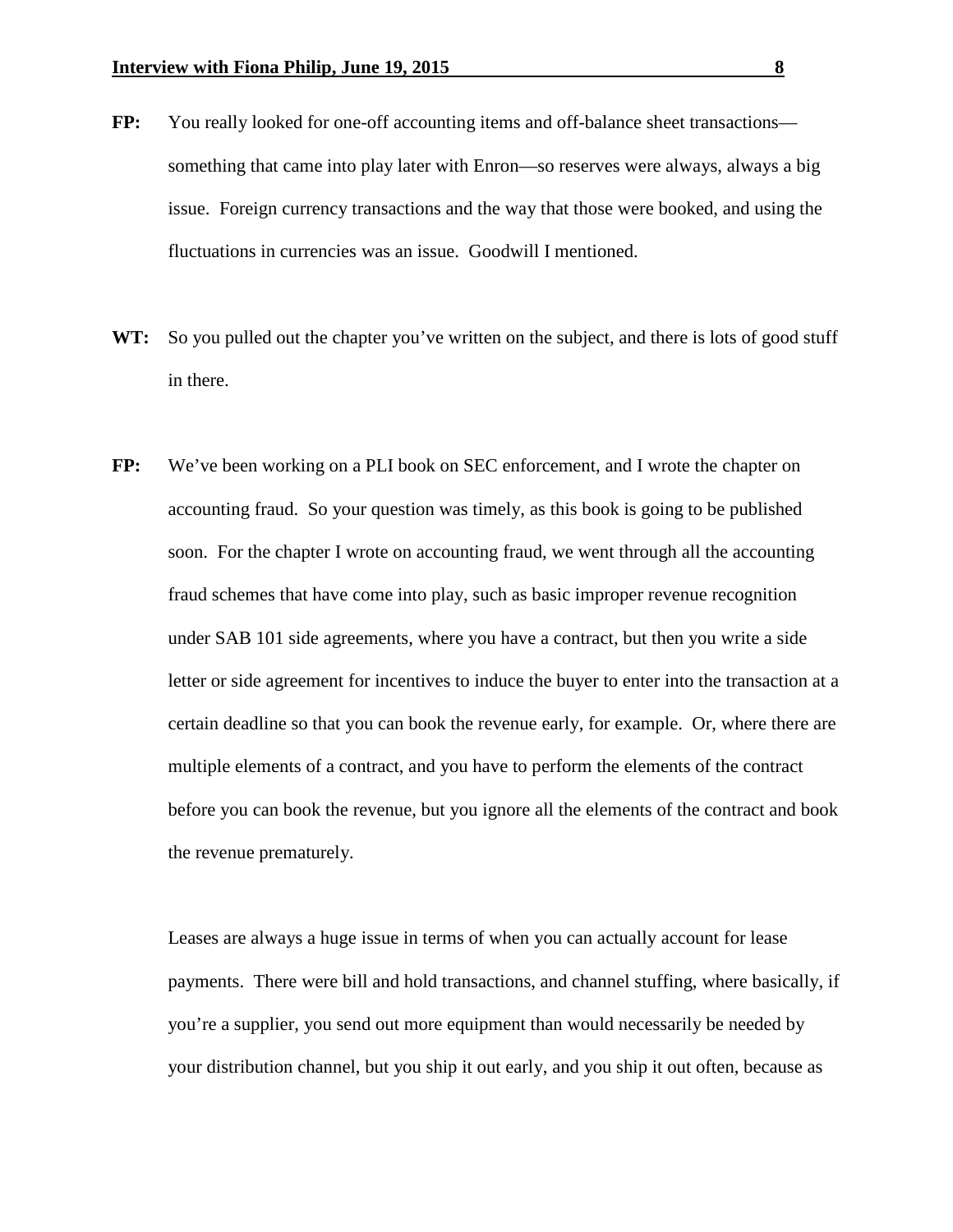soon as it leaves the dock, then you book the revenue. So those are some of the additional accounting schemes that crop up in accounting fraud cases.

- WT: In the development of these cases, obviously to investigate them in the first place there has to be something questionable on the books. Is it clear from, say, the disclosures that there's something that doesn't add up. Or does it usually come in the discovery phase that you really turn up all of these different…
- **FP:** It really does depend on the case. With channel stuffing cases, eventually what happens is you can only ship so much product or equipment before the equipment is returned to you, so you have to take a write down; it's the element of surprise, there's a disclosure that's a surprise to the marketplace. The market asks, why all of a sudden is this company taking this \$100 million write down, and no one knew that it was coming? It's not related to litigation. It's because, all of a sudden, we had unexpected shipments returned to us. Well, that usually is a signal that potentially something is awry in the shipping arrangements, or how the company booked the revenue in the first place.

So it depends in each case. And, restatements, another signal that something could be wrong. But in a case where you're looking across industry, you do look closely at the disclosures across the industries to determine whether something is an industry practice versus a one-off by a particular company.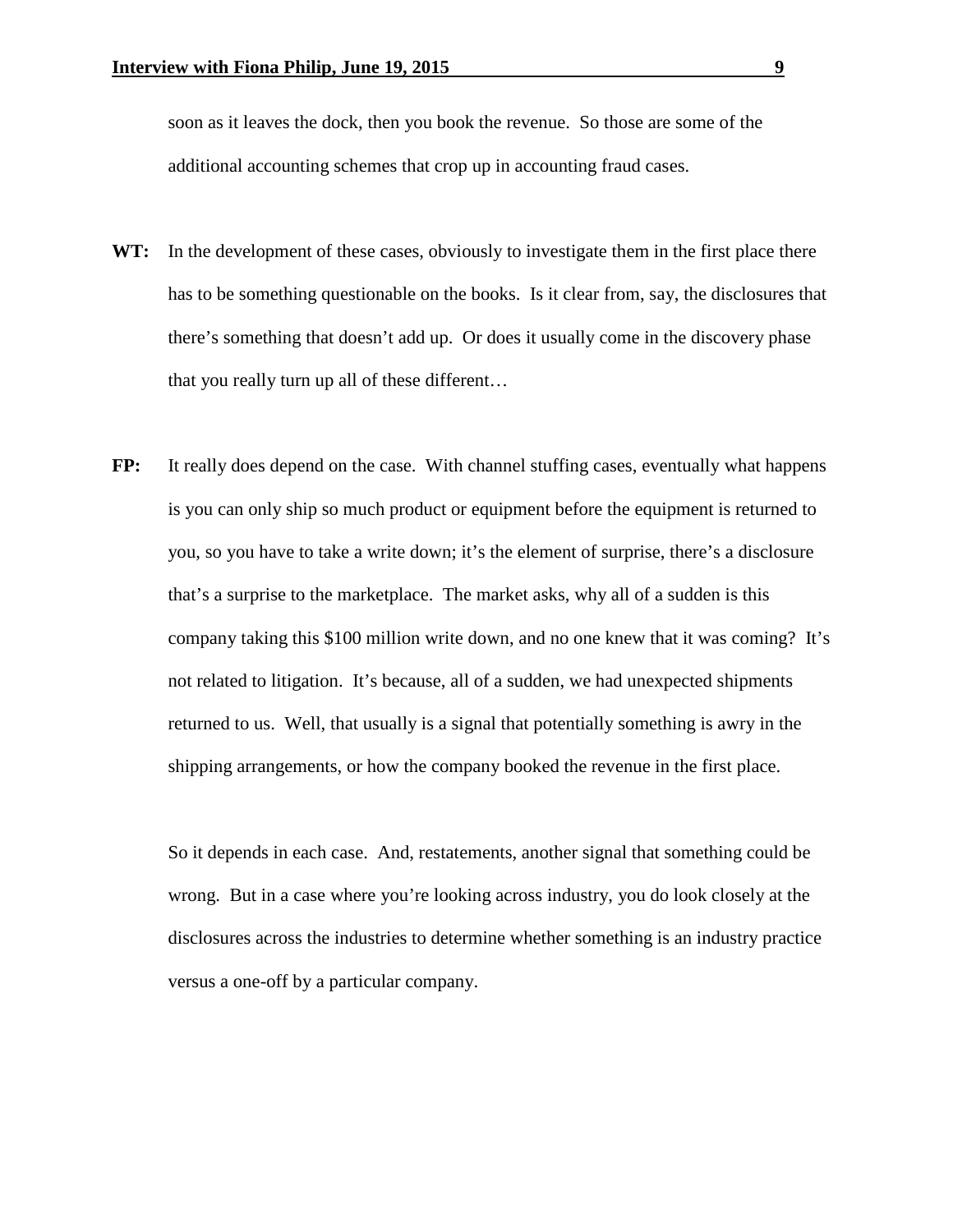- **WT:** Would you see a full range of sophistication, like people who had clearly put in a lot accounting chicanery to cover things up, versus people who had just kind of swept it under the carpet and eventually the house of cards fell down?
- FP: There's a combination of that. You can see some cases where, I mean, you're really looking at what's the tone at the top, versus a case where—sorry, when I say tone at the top I mean what's the instruction coming from on high, the CFO level? For example, if there is a projected revenue or EPS that the company projected, everybody knows we have to manage to that number so we're going to make \$1 earnings per share in the second quarter. The CFO, for example, can see that we're not going to meet that. Then, all of a sudden, it's what do we need to do in order to meet that number? Do we release reserves, because we have these cookie jar reserves that we can then release to make our earnings look better? And does that instruction move from the CFO's office, the controller's office, down to the subsidiaries and to the controllers of each of the subsidiaries? So that's one example.

The other example, where it's not as sophisticated, is you have a subsidiary of a multinational U.S. corporation who is sitting in country X, who doesn't clearly understand U.S. GAAP, and so, they're booking transactions one way, and the way in which they're booking those transactions may not follow U.S. GAAP rules. Maybe the mistake is found, maybe the mistake is not found until that person goes on vacation, or that person passes away.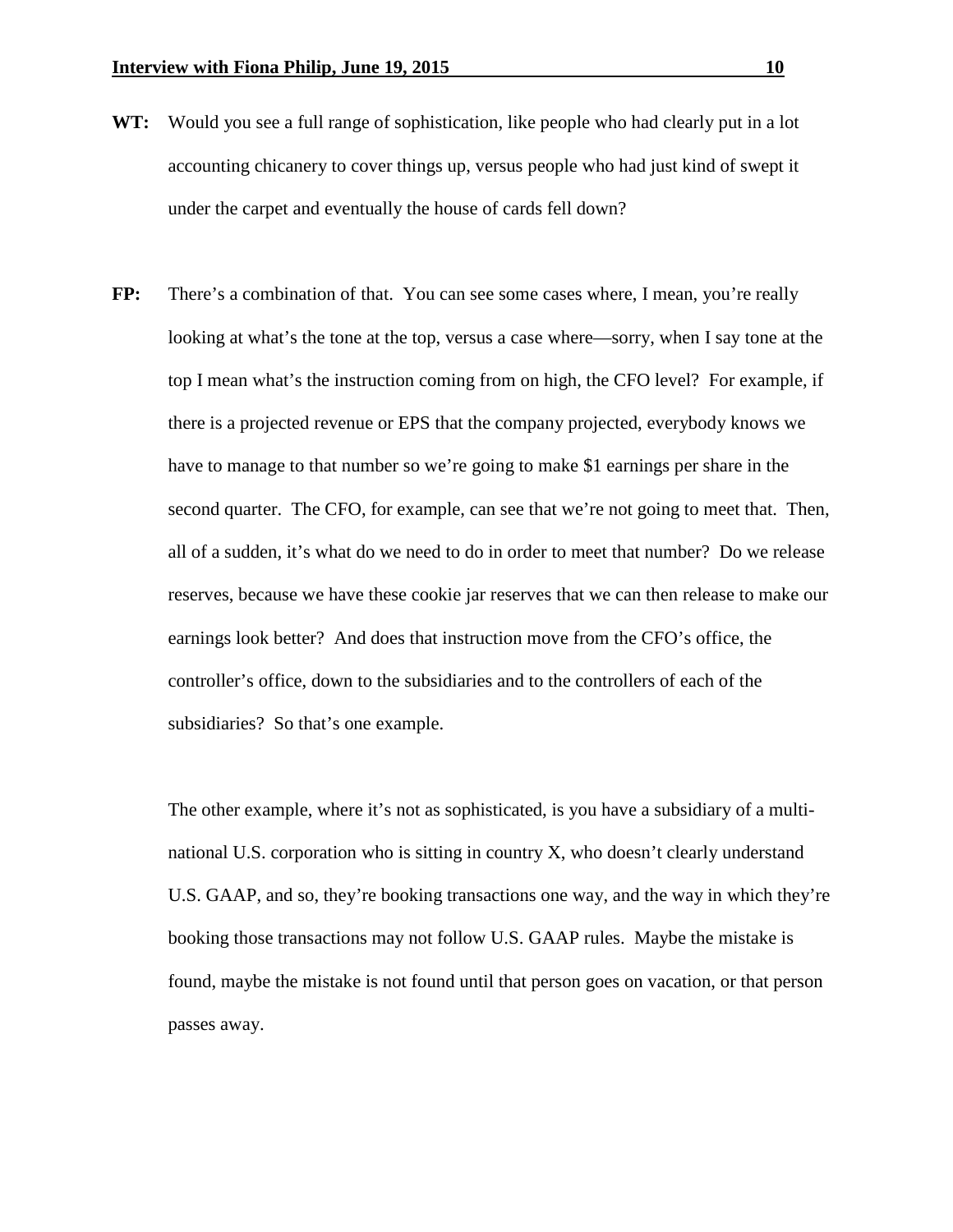I remember one case where there was a controller of a non-U.S. subsidiary who passed away, and all of a sudden the books didn't add up, and it was only because that person was no longer there that everyone was like, "What's wrong with the books of this subsidiary?" But then you also have not only an accounting issue, a potential accounting fraud issue, but you also have an internal controls issue for the parent company, because there should have been some controls around that subsidiary and that controller.

- **WT:** Would you get cases where—maybe this wouldn't have come to you—a company would realize that something had gone wrong and essentially turn itself in?
- **FP:** At the SEC and in enforcement there are these Section 21(a) reports, which gives companies—and that's the Seaboard 21(a) Report, which gives companies guidelines in terms of self-reporting, self-investigation, self-remediation. And so, under Seaboard, you have the opportunity to come in, once you have discovered wrongdoing, to tell the Division of Enforcement, "This is what we found." So you self-report.

What you want to do—and this is now speaking from the perspective of defense counsel—is you want to come in, say, "This is what we found, this is what we've investigated, this is the remediation." And remediation can be a combination of firing employees, retraining employees, it could be amending and enhancing internal controls, policies, and procedures, and working with your entire financial organization, as well as your auditors, to fix the issues that you've found. And so, under the Seaboard principles there is the ability to do that, and to come in and to report to the Commission. And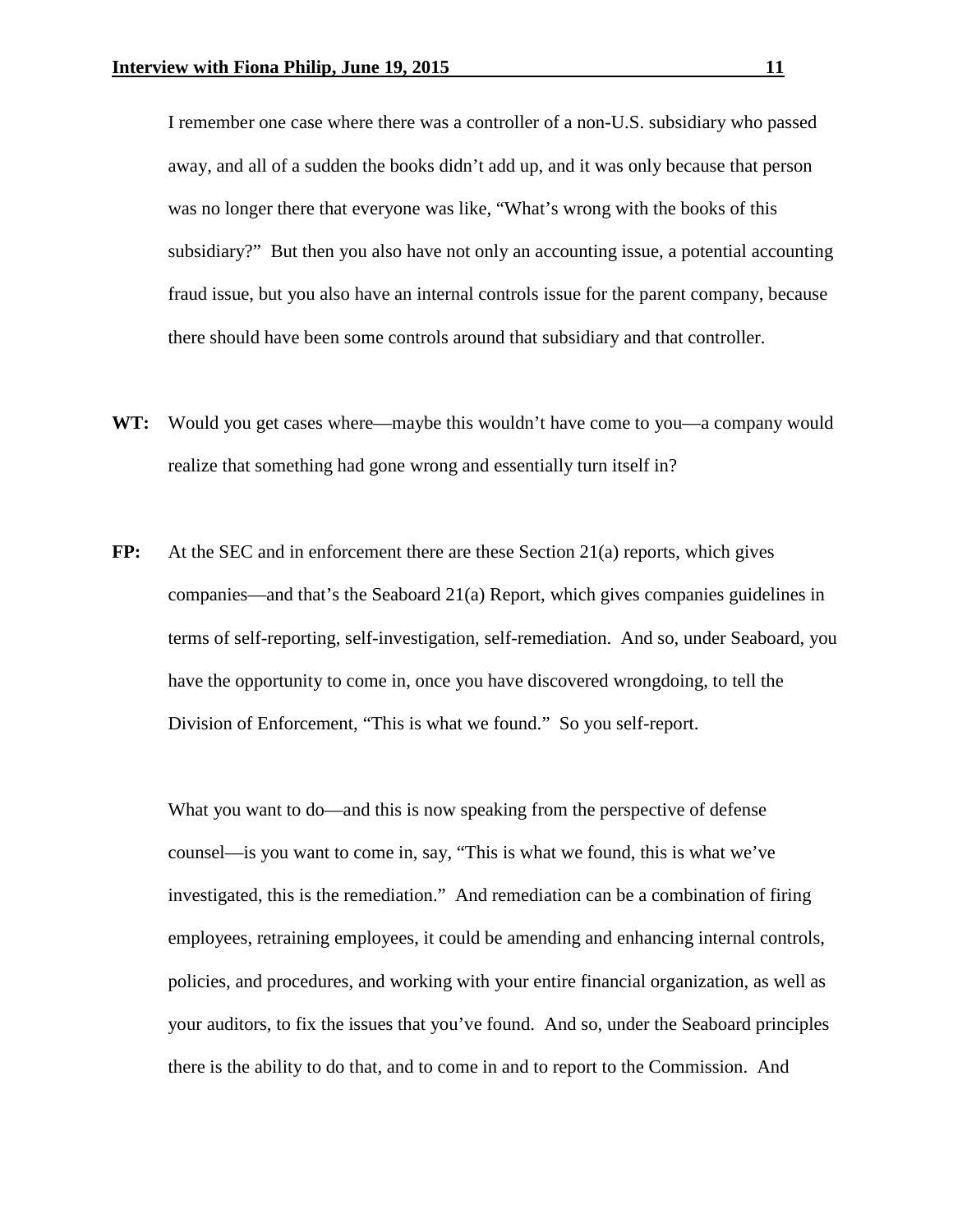Seaboard expands beyond accounting fraud cases. You can do that for FCPA cases, you can do it for disclosure cases, so it's beyond accounting fraud type cases.

- **WT:** This is, of course, probably a little bit before the dot-com bust, and so it's a very aggressive era, shall we say? Did that happen often, that they would take advantage of that opportunity?
- FP: I don't recall many Seaboard reports being issued while I was there.
- **WT:** Another thing that comes along later, of course, is Sarbanes-Oxley, and one of the key provisions is that the chief executives have to sign off on their statements. So before that happens, to what extent would you be able to extend the cases up to that level? Would that have been a barrier? Would they have been able to get out of it?
- **FP:** The Sarbanes-Oxley certification, no. If you go back and look at the accounting fraud cases, you see that where the evidence led the staff, that's where the staff would bring the case. And so, it would go all the way up to the CFO, and maybe it went to the CEO, if you had evidence that they were involved in manipulating the company's finances in a way that they wanted to meet their revenue projections, or meet their EPS goals.

I was on the staff and part of the Financial Fraud taskforce, and actually filed the action in the Xerox Corporation matter in the southern district of New York. In that case, we settled with the company. It was a \$10 million settlement. It was the largest penalty for a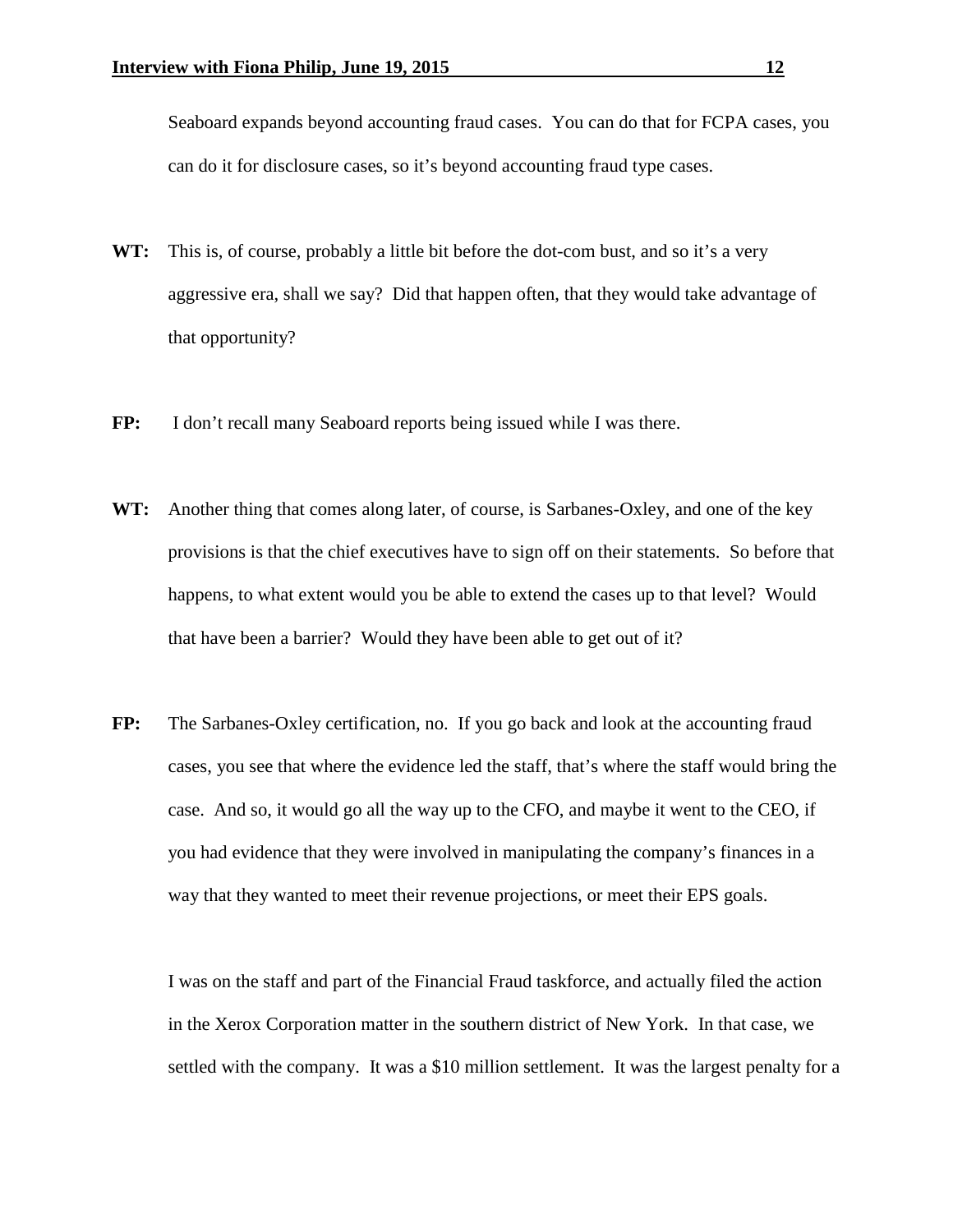public company at its time. Saying \$10 million today is like something to sneeze at, but at the time it was the largest penalty brought against a public company. In that case actions were also brought against the CFO of the company, as well as the controller. Sarbanes-Oxley added what I'll call a nice bow. There was never a time when, if the evidence didn't lead you to the CFO, the CEO, the chief accounting officer, then, if that's where the evidence led, that's where we'd bring the case.

- **WT:** With a big case like that, with Xerox and seeking such a high penalty, was there any more intense engagement with the Commission with those sorts of cases?
- FP: No. When it comes to the investigative process, the Commission does not get involved in the investigation. There are ideally two times when the Commission gets involved, and that's during the formal order process. The staff should seek Commission approval to get a formal order so that it can issue subpoenas. Sitting here today in 2015, that has been delegated to the Division of Enforcement itself, to the director and the associate directors in Enforcement, but during my tenure the approval of formal orders so that you could issue a subpoena went to the Commissioners. So, in that example, the Commission would know a very small detail about the case, that it's against company X, we're looking into potential securities fraud violations. The staff would have to justify why we needed subpoena power.

And then, in the second instance, the next time the Commission should hear about the case should be at the time when you're recommending some type of action or you're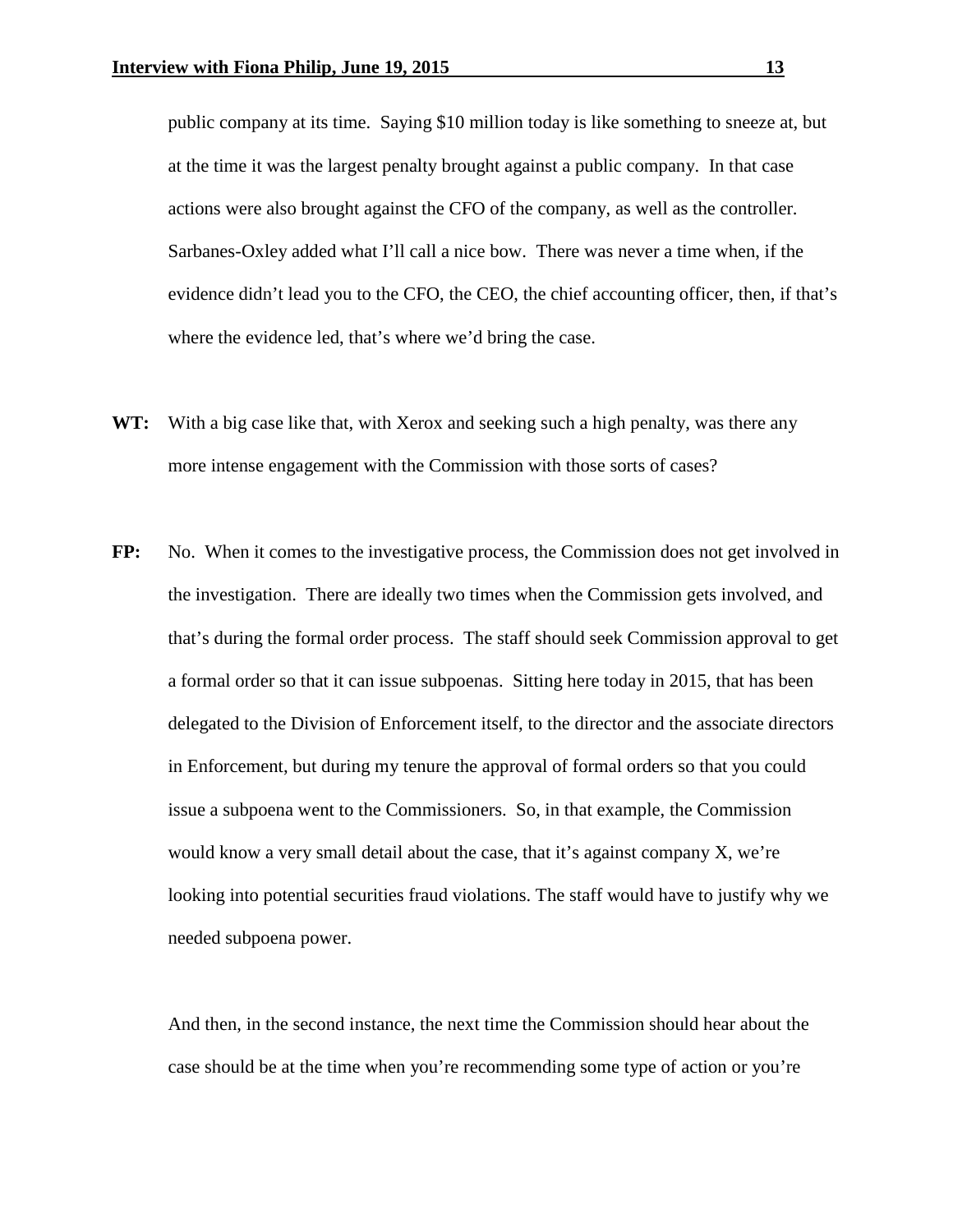bringing forth a settlement, and the Commission has to approve it. Otherwise, it's a hands-off process. The Division of Enforcement investigates, and the Commission gets involved at the point where some action is being taken.

- **WT:** When one is recommending a penalty, what sorts of considerations go into that? Is that partially an accounting decision in terms of measuring the scale of the damages? How does that work?
- **FP:** In trying to figure out the penalties, of course, there are guidelines in the securities laws. Again, it depends on the type of case, if it's an insider trading case versus an accounting fraud case. When it comes to an accounting fraud case, you really want to consider, when you're thinking about practical considerations, it really is about how much damage did the company do? One of the considerations that a lot of people think of and, it's a little bit of a double-edged sword, what were the losses here to investors? And we're not thinking necessarily like securities class actions, but considering what would be a meaningful penalty, so that you can deter other corporations, and do something meaningful enough so that the officers, the directors, the shareholders of that company, they are aware and know that this is serious.

The reason I said it's a double-edged sword is that the other side of the argument is that, where you've had an accounting fraud case—oftentimes, because there's a restatement, for example, or there are losses that are involved—the present day shareholders whose stock price was at sixty, and the announcement is made that there's a restatement, you see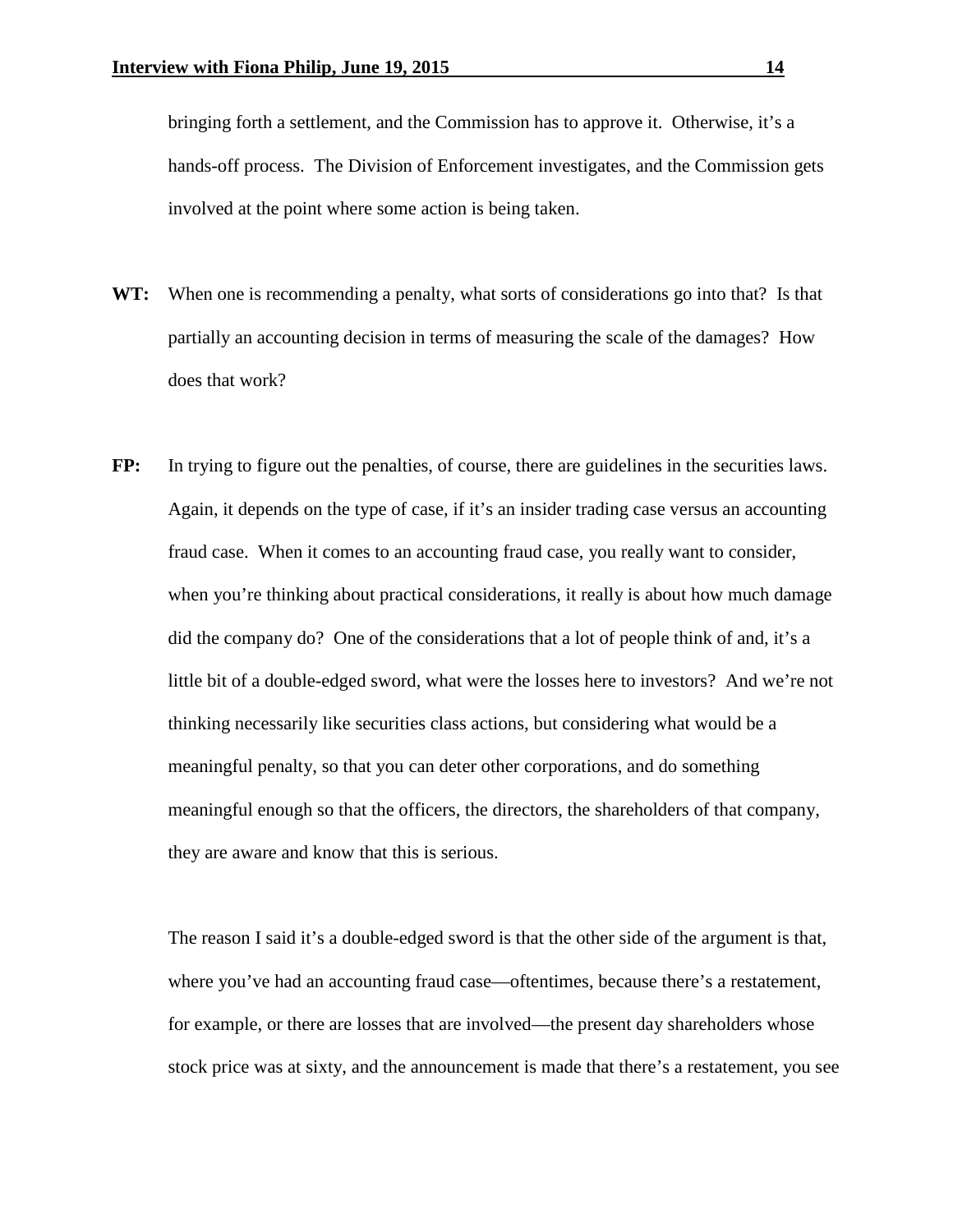the stock price is halved, so you're down to thirty. And so the thought is, did the shareholders suffer enough? And you're taking more money out of the company's coffers; is that really how you should penalize the company? Or, is it that you should penalize the individuals who were acting, you can say on behalf of the company, but the individuals who were acting for the company, the individuals who took the actions that have now caused the stock price to be halved? Is it the CEO? Is it the CFO? Is it the controller, the chief accounting officers? How are you going to penalize those individuals so that the actions that they've taken you know you are taken seriously?

- **WT:** I know that one of the things that Chairman Levitt was trying to do—and Dick Walker was telling me a little bit about this—at the macro level is you're attempting to tell a story that would be persuasive, say, to people in Congress, or to develop a legal framework using a series of cases. Did you have any perception of that at the level that you were working on with this taskforce?
- **FP:** That probably didn't trickle down to the staff attorney level. I don't remember that being something that I was cognizant of. I know that, as Chairman, Arthur Levitt was very much in touch with what public perception was at the agency. So hearing you ask me that question, it wouldn't be surprising that that was one way in which he was trying to get the message out about the mission of the Commission.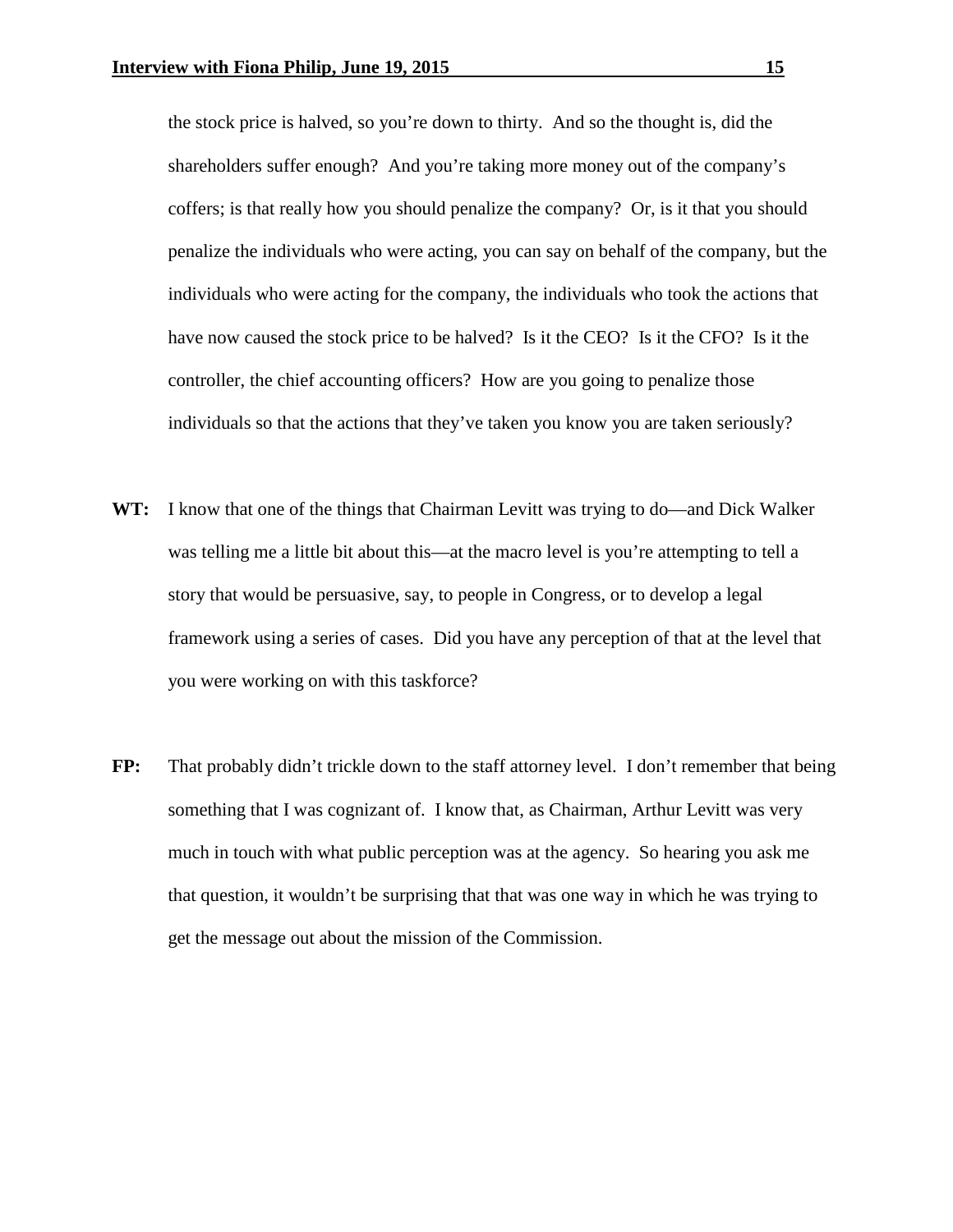- **WT:** Tell me a little bit about the shift that happens with first the economic recession, but around the same time, then, when Enron hits, and then the subsequent events. How did that change things with what you were doing?
- **FP:** I don't really get what you mean by the shift.
- **WT:** Well, you're working on a series of cases that are a priority of the Commission, but that aren't really seen so much by the public, that aren't in the press, and so forth. And also, they're not maybe quite at the scale of the Enron implosion. They didn't take down Arthur Andersen, that sort of thing. What was the environment like after that? Was it substantially different from where you were coming from?
- **FP:** I can say that anecdotally, and sort of as a social experiment, that when I joined the Securities and Exchange Commission, many of my peers and people who weren't on Wall Street and who weren't securities defense lawyers, for example, did not have an awareness of the SEC. And so you would say the SEC, and many people would say, "The FCC? Which agency do you belong to?"

And so when the Enrons and the WorldComs of the world hit, then there was a real shift. Everyone knew which agency you worked for, and everybody knew what your agency did and what cases your agency was responsible for. Because suddenly, you had a huge impact on—well, not even a huge impact, you had the publicity that the agency received, as WorldCom and Enron hit, at a level that it hadn't been at since Michael Milken and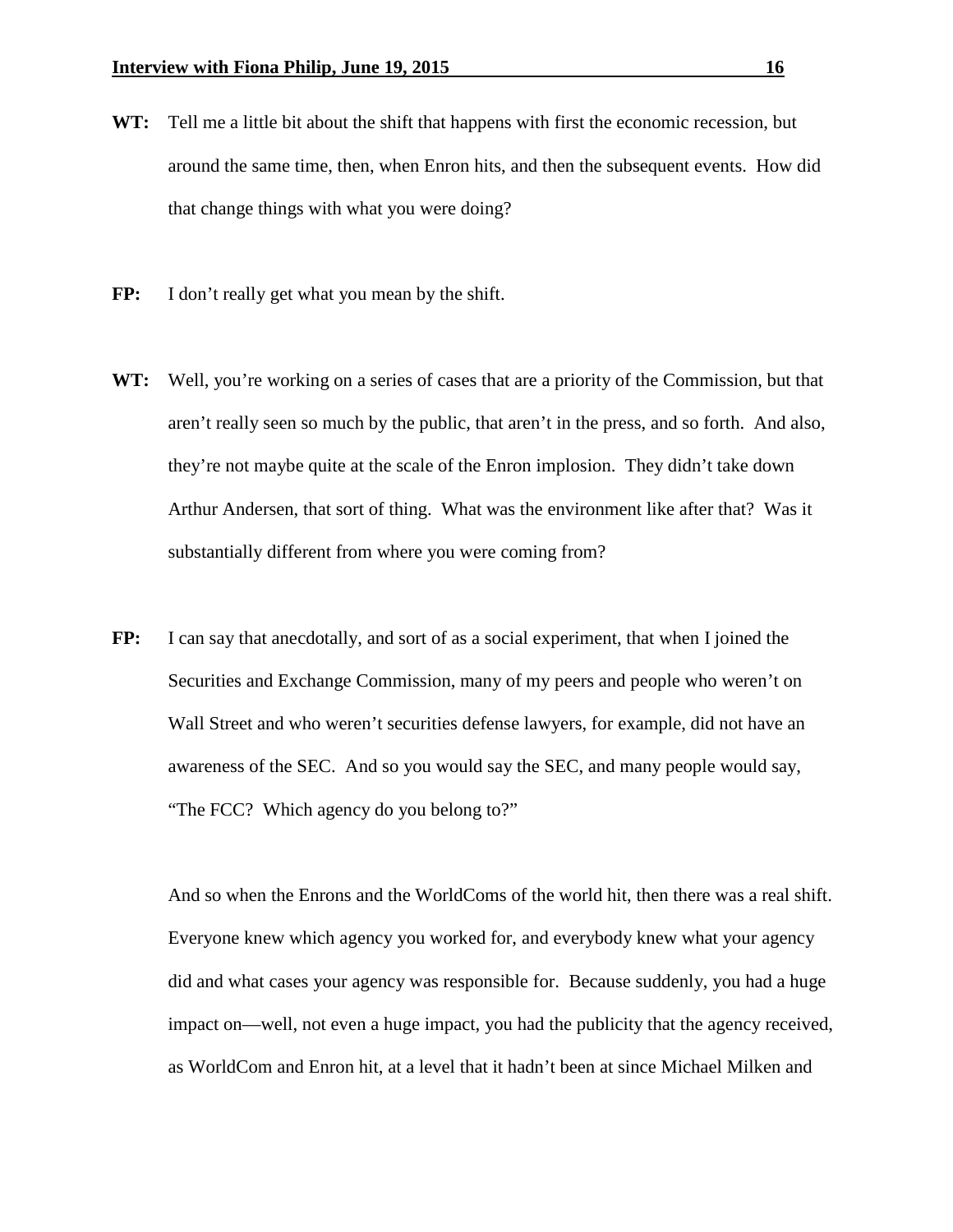Drexel. You had a new generation saying, "Oh, okay. I know which agency you work for now. You're the agency that investigates Enron or WorldCom." So there was definitely a shift.

- **WT:** Did the kinds of cases that you personally worked on, were there changes in those? Did they get bigger? Was there pressure to seek higher penalties?
- **FP:** By the time Enron and WorldCom came, I had moved from the Division of Enforcement to the Chairman's office, and so my role within the agency had changed. In Enforcement, I was investigating the cases. We brought Xerox. Avon was another large accounting fraud case, as well, that the financial fraud taskforce brought.

Once I moved down to the Chairman's office, then it was you're no longer investigating the cases, but you're helping the Chairman drive the policy, and you're assisting with the enforcement policy of the Commission. I had a much more holistic view of the Commission, with the interplay between Enforcement and Corporation Finance and Market Regulation (which is now Trading and Markets), the General Counsel's Office, the Office of the Chief Accountant. So now what I was doing was a lot different than when I was in Enforcement, where I investigated matters.

I got a little taste of working with other agency offices when I was in Enforcement, because I helped out with some Sarbanes-Oxley rulemaking. The rule with respect to the improper influence on audits and auditors, and then the retention of audit records, I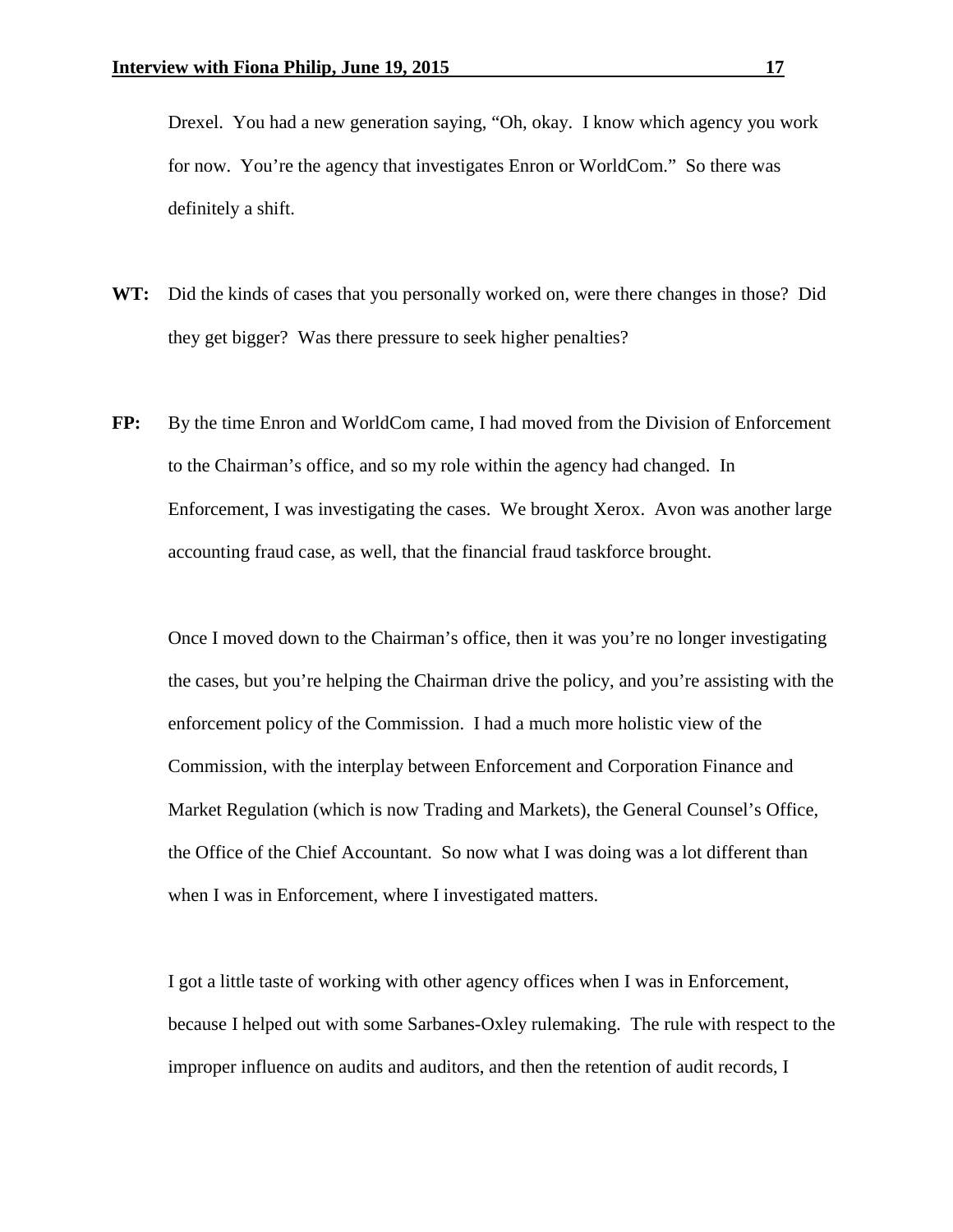helped draft some of those rules, and so that gave me a much broader perspective of the Commission. But once I moved down to the Chairman's office and the Enrons and the WorldComs hit, then it was a much more—like I said, all eyes were suddenly on the Commission, rather than just this little agency that only Washington and Wall Street cared about.

- **WT:** Tell me how you made that move. How did that opportunity come about?
- **FP:** I had been doing accounting fraud cases for a while with the financial fraud taskforce, and I was talking to Steve Cutler about other opportunities. I wanted to do something more than investigations.
- **WT:** Was he still the deputy at that time?
- **FP:** I can't quite remember when he became deputy versus director. And so one project, Steve asked me to represent Enforcement on some Sarbanes-Oxley rulemaking. Because at the time, the deadline was coming up fast, and there was lots of rulemaking to happen, similar to Dodd-Frank. And so I had first worked on some Sarbanes-Oxley rulemaking, as I just mentioned. And then, one day Steve came to me and was like, "The Chairman needs a new enforcement counsel. Is that something that you're interested in?" And so you don't say no to that opportunity, unless you really want to stay in Enforcement and investigate. Some people really want to do that. And so I said yes, and met with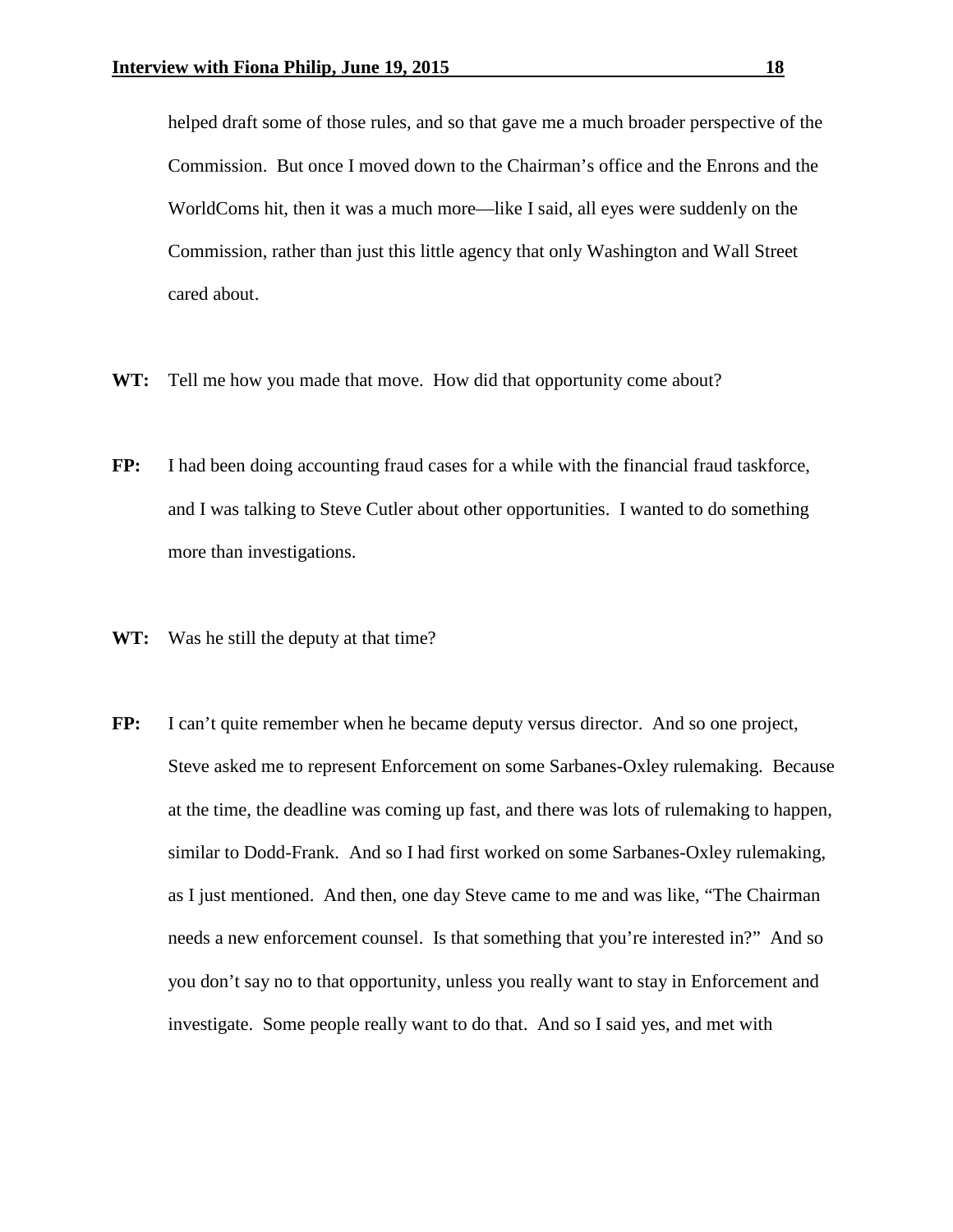Chairman Pitt and I think maybe his chief of staff at the time, Mark Radke. We met, and shortly thereafter Harvey offered me the job.

It was, of course, an interesting time to be in the Chairman's office, because, as you said, Enron, Martha Stewart, WorldCom, Vivendi—just a lot of interesting, big cases coming down the pike. The research analyst cases were in the mix. Eliot Spitzer was using the Martin Act in New York, and the states were becoming much more interested and active in securities cases. So it was an interesting time to be there.

- **WT:** How many people were you working with? Were you just the one person who was aiding him on enforcement, or what does the Chairman's office look like?
- **FP:** At that time—and it changes with each Chair—Chairman Pitt had a chief of staff and a deputy, a speechwriter, and four counsels. I was the enforcement counsel, but I wasn't the only one who handled enforcement matters, and we can talk about that. There was someone whose primary responsibility was the Office of the Chief Accountant and Corporation Finance, someone else who focused on the market structure issues. I know I'm missing somebody. There was at least one other person who I can't remember what he did; Investment Management, that's what I'm missing.
- **WT:** What, in general, were your responsibilities, then, to the Chairman?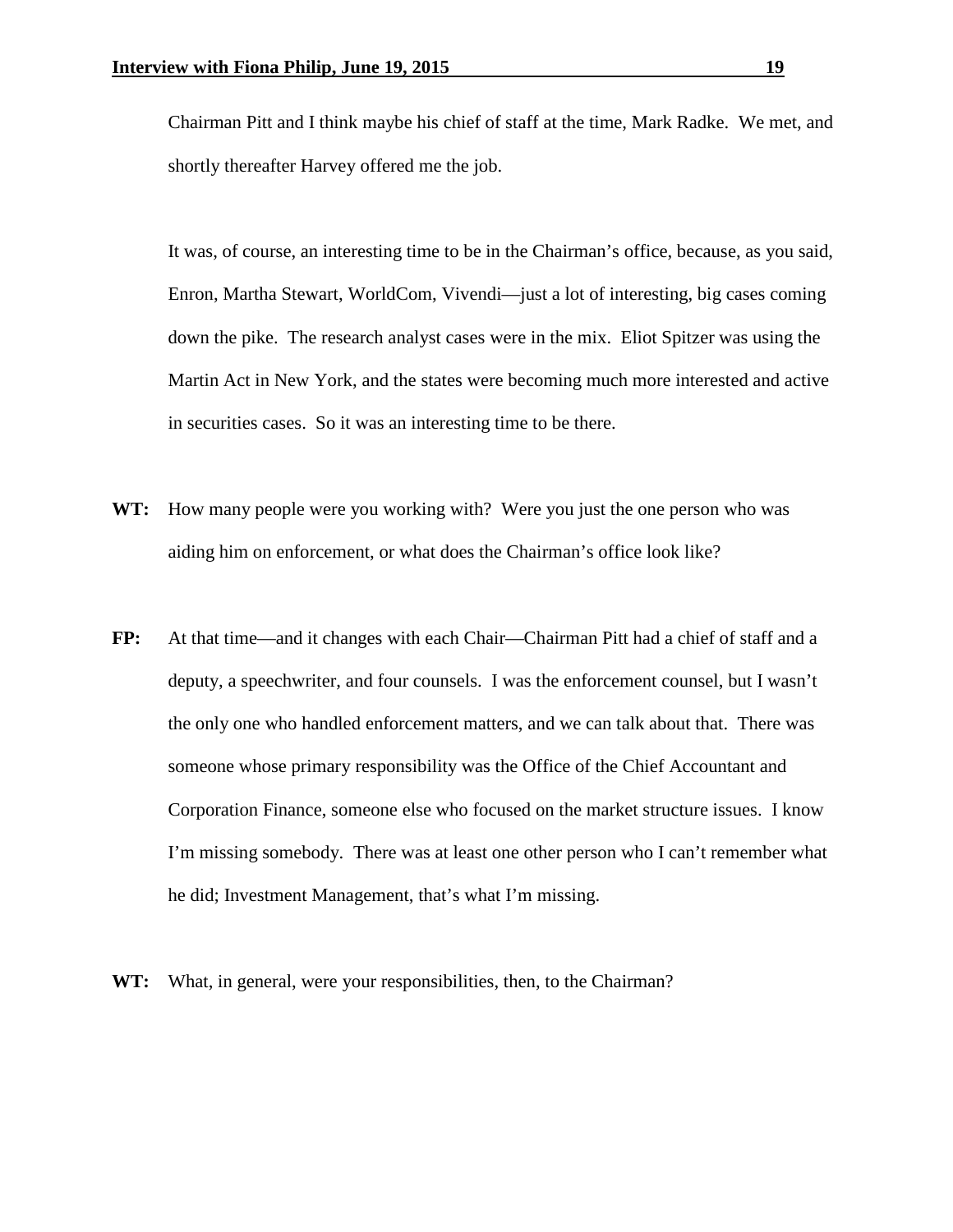**FP:** My primary responsibility, which occurred on a weekly basis, was helping to manage the enforcement calendar. The Commission would have closed meetings in which they vote on the matters that Enforcement brings before it, the second part of the process that I talked about where the Commission gets involved. At any given time the calendar for the closed meeting could have between ten and fifteen cases. I had to ensure that it was a manageable caseload, and at that time, the Commission was still voting on all formal orders, and we came up with a streamlined approach to dealing with formal orders, which was to get them to the top of the calendar, figure out if there were any that had any issues. If there are, let's discuss them, try to iron out some of the issues that presented themselves before getting to the closed meeting, and really just making the formal order consideration more of a streamlined process.

Before I went to the Chairman's office, formal orders were done in a seriatim type manner, mainly, which was it went from one Commissioner's office to the next. Sometimes it started in the Chairman's office, and then went around to the other Commissioners' offices, and sometimes they would languish in an office and you had to go figure out where is it, and is there a reason why it's just sitting there, or did it just get lost under a pile. In order to streamline that process and make sure that Enforcement was having access and the ability to issue subpoenas and get its job done, we just made it a much more streamlined process and put it as part of the closed meeting process. As I said, that's changed now.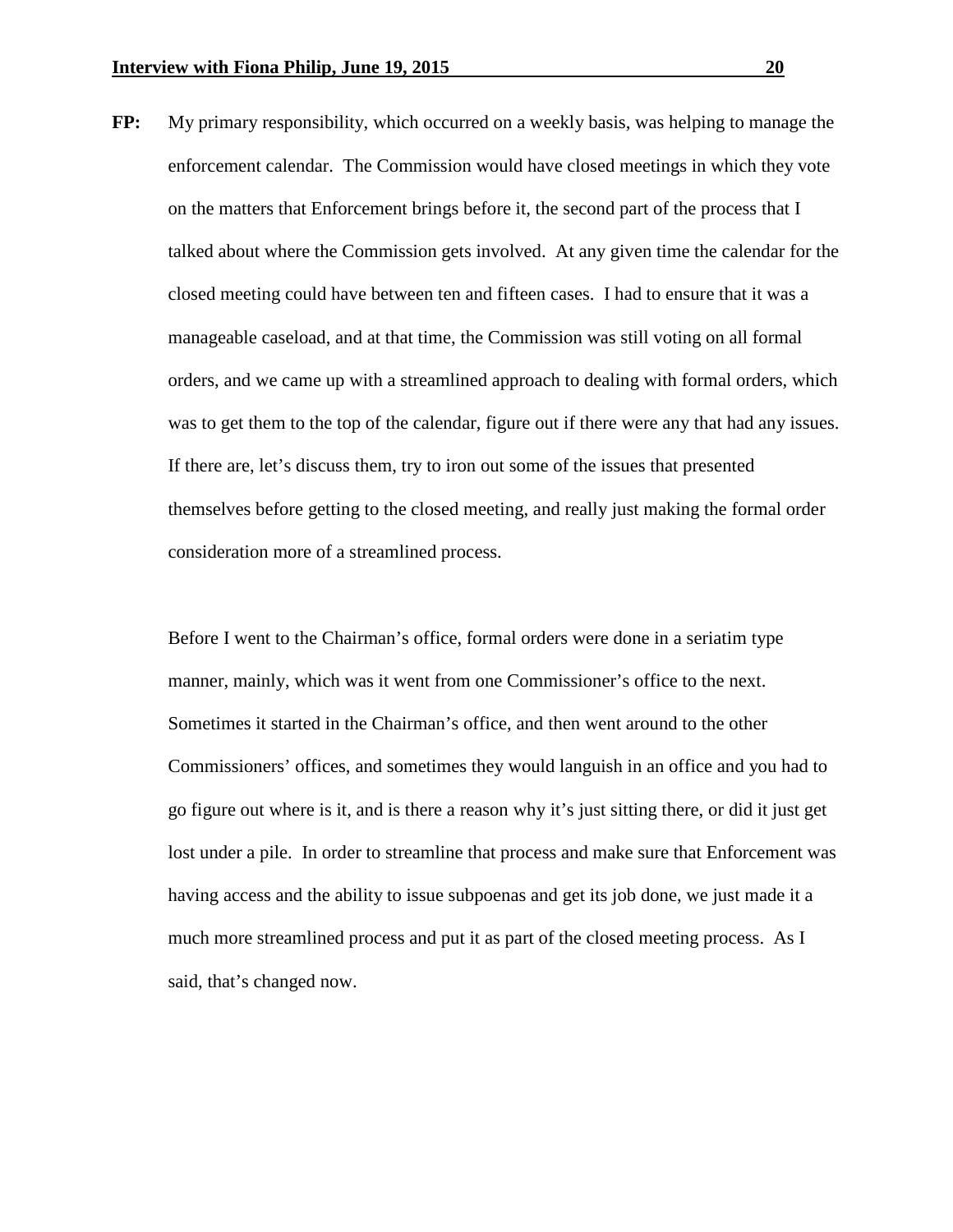And then came the more substantive part of the meeting, which is that Enforcement has some settled cases, we have cases that we're going to litigate: here are Enforcement's recommendations, these are the violations, and here are all the policy considerations. Each Commissioner, just as each Chairman, has policy issues that are important to them. One of the issues that I recall that would come up during the time that I was there was whether Enforcement was bringing a case in which the Commission didn't have either clear guidance out to the industry, or there was no rule on the books that made whatever conduct the Division of Enforcement was alleging an actual violation. It's what I call rulemaking through enforcement. So, you bring a case against a company where you allege a violation that may fit under Rule 10b-5, but it wasn't necessarily clear to the industry that that was a violation in the first place. I remember that being a huge issue at the time.

There was also, of course, the penalty issue, the item that I mentioned about the tension between bringing a huge fine against the company because you want it to act as a deterrent versus whether you should bring a fine against individuals and individual liability. And so we worked on some framework around penalties, the factors that you should consider when you're bringing a penalty against a company, versus the appropriate time to bring it just against individuals. And so my job as enforcement counsel was to get the action memo from the enforcement staff, review and analyze the issues.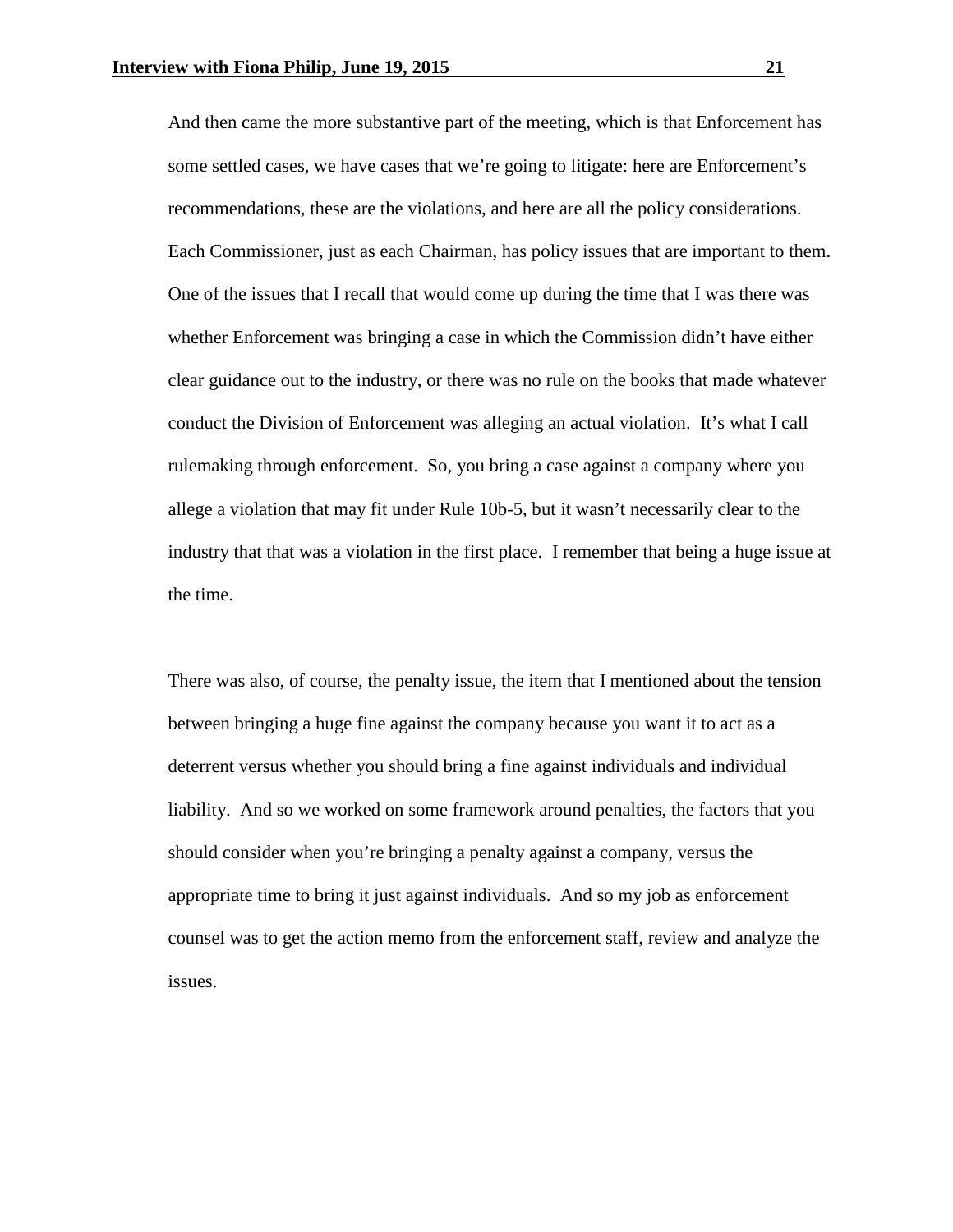I was the enforcement counsel for two Chairmen, so what I did was very different for Harvey Pitt versus Bill Donaldson—Harvey Pitt, the Zeus of the securities laws, versus Bill Donaldson, who came from the business side. Harvey wanted to know, "What are the legal issues that I should be considering? And then, were there any issues that the other Commissioners had that we need to discuss at the table?" For Bill Donaldson, it was, "Okay, talk to me about whether this is a fair settlement. I'm an executive, so I need an executive summary of the actions. I'm not a lawyer, so don't give me a lot of legalese, because I really want you to digest the information, analyze it, and give me a recommendation." For both of them your job is to give them a recommendation on how you think the matter should be voted on. But at the end of the day, the Chairman makes up his or her mind. That job meant two different things with two different Chairmen, so that was interesting.

- **WT:** That's really fascinating. I actually was talking to Peter Derby last week, and he was telling me all about these dashboards and so forth that he put in. In the more management of the caseload, et cetera, side of your job, was that something that you saw, as well, or was that not so geared towards enforcement?
- **FP:** No, what Peter did in terms of the dashboard and the management of the agency didn't really impact the analysis of the cases.
- WT: I see. So obviously, as we were discussing earlier, you're in a much more prominent and public SEC environment, and of course there's a lot of criticism coming at the SEC, and a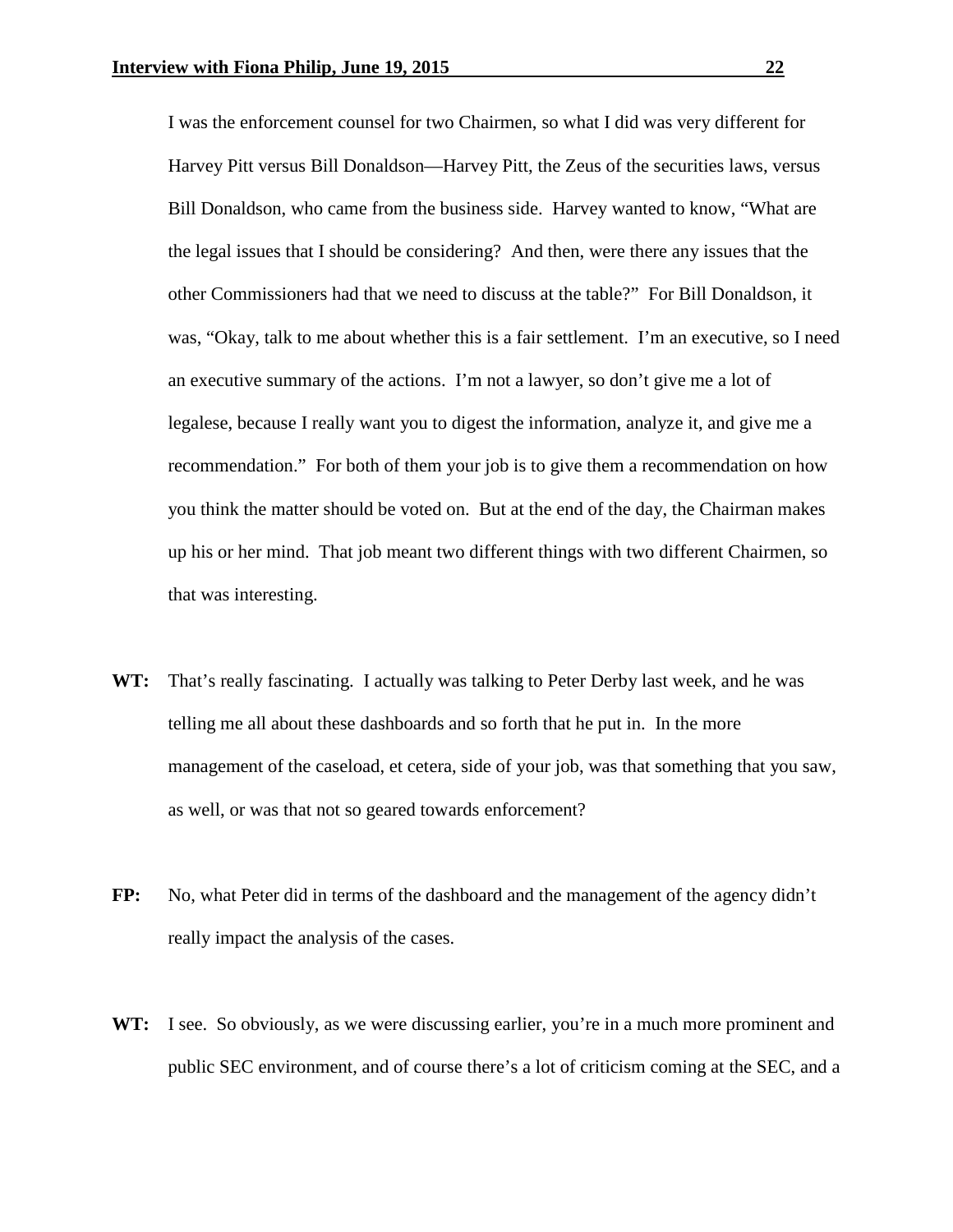lot of pressure to come down hard on people who violate the rules. Did you see a lot of that pressure coming in from the Hill, maybe from the executive branch? And was there a need to mediate between that and the actual process of the penalties sought, and so forth?

**FP:** I'd just say that the agency, I think, always had pressure from the Hill, because at the end of the day that's where your funding comes from, that's who you have to justify your existence to. But I think the increased pressure that I see now didn't exist as much as it did then. I think during my tenure, I would say that I really felt the agency operated as an independent agency. You did have the pressures of making sure that you weren't caught behind the wheel not realizing what was happening in the industry. You always had that pressure. But now I see a real tension between the various factions on the Hill, and so I think just the tone of the agency has changed.

The mission of the agency to be the investor advocate, to protect investors, I always felt was, during my tenure, the number one priority. And however we needed to get there, whether it was through rulemaking or enforcement, then the Commissioners and the staff of the Commission would work to fulfill that greater mission, where now I see it more as a sort of pawn in the political game. So I see much more of partisan politics in the agency, which causes a lot of gridlock.

Not everybody agreed with Reg FD when it came down, but somehow there was a rule, there was compromise, it got done. And even when the first cases came out, which I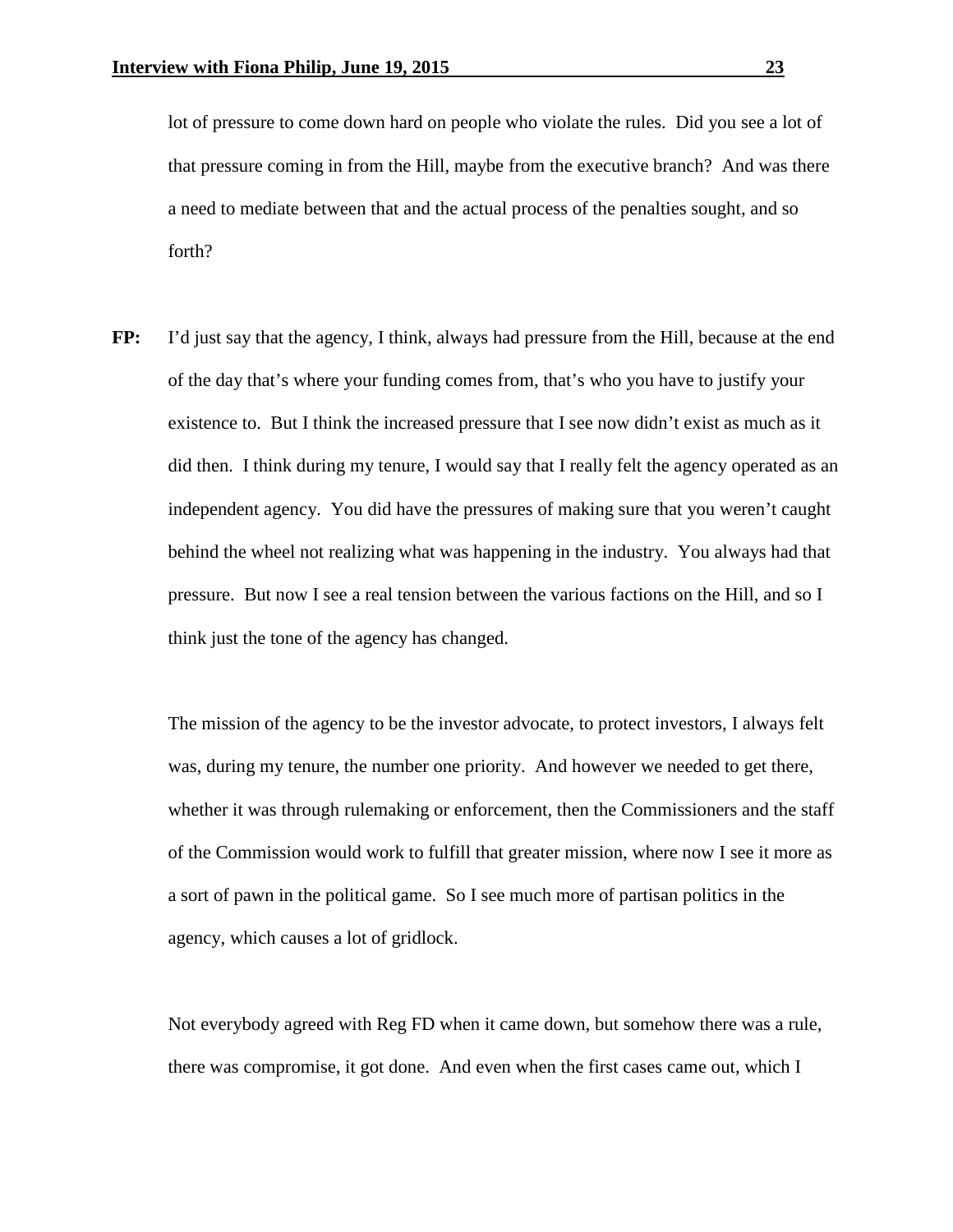think were 2003—and there were a group of cases, I think six cases that came out at the same time—even though some people still didn't agree with Reg FD, it was on the books, it was a rule.

It was a rule, and so it was part of the Commission's mission to ensure that the rule was enforced. Enforcement found the cases. There were varying degrees of the settlements in those cases. I think one company got a C&D, one company settled with penalties, and one settlement in which the CEO received a penalty. But the Commission voted at the end of the day that those cases should go forward. And Reg FD, somehow, even though not everyone agreed, still became a rule, right? Where I think today—and you can see it with Dodd-Frank—there's just a lot of gridlock within the Commission, and so you just wonder whether the agency has sort of lost sight of being the "investor advocate" and our number one priority is protecting investors.

- **WT:** In pursuing enforcement cases and in size of penalties like you were talking about earlier, there are of course different philosophies on the Commission in the early 2000s, and I know that there were some three-two votes. Is it the case that there would be discussion on the Commission—or between the Commissioners and staff, I guess, because of the Sunshine Act—as to exactly how this was going to get hammered out? Or would it just be a case that it would go to the vote and the three would win, in cases where it was split?
- **FP:** That definitely depended on the Commission. I think when I started at the Commission, and not having any experience with it, but I think there was an understanding that cases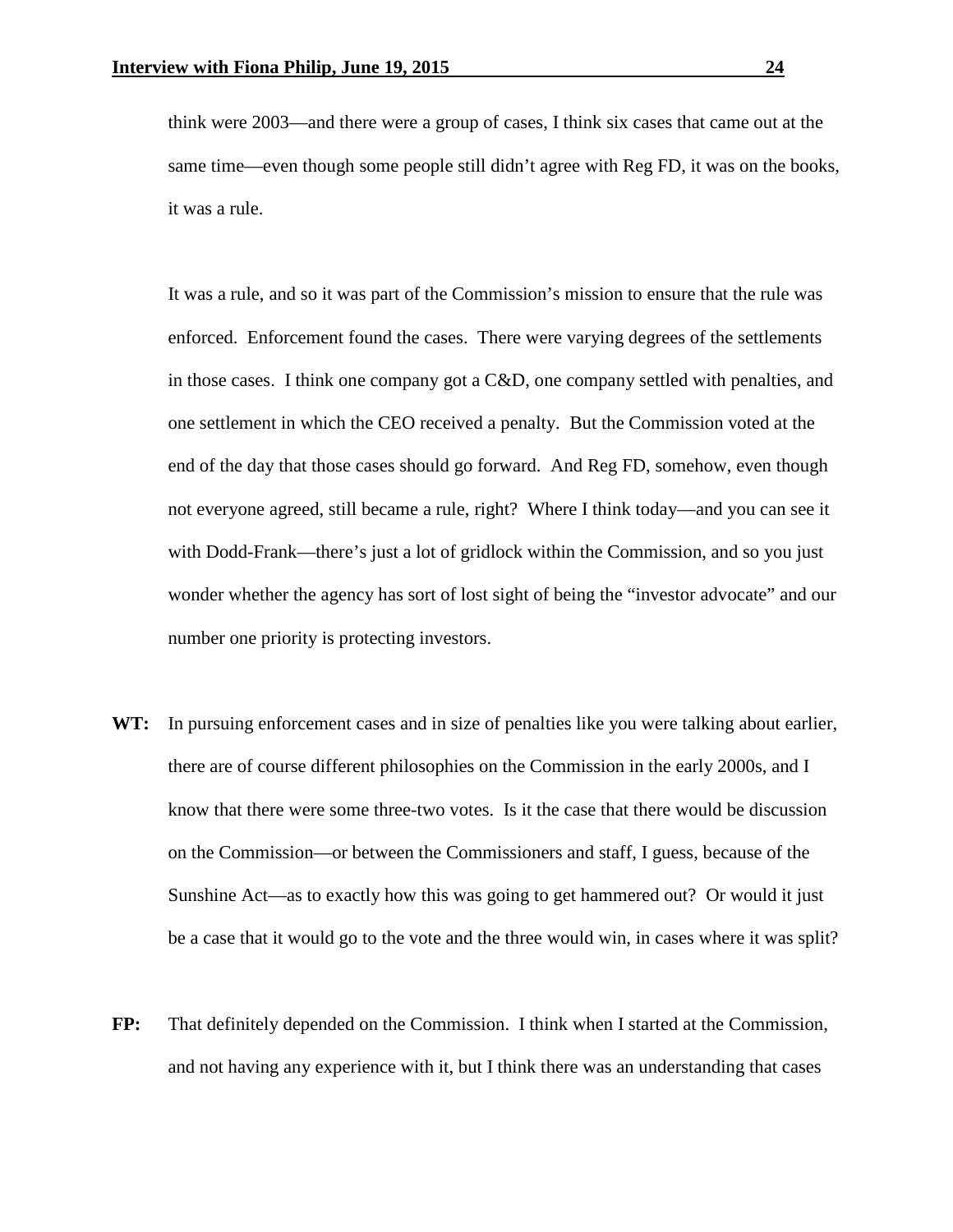would get worked out, and things would get worked out behind the scenes before something went to vote. And so you did have a lot of people working to make sure that you found some compromise with respect to rulemaking or an enforcement case. And then there were some cases where you would just go in, and the Commission would vote, and the chips would come down wherever they came down, because there was an inability to get to compromise.

I don't remember a time—not that it didn't happen, but I don't remember a time during my tenure where a Commissioner would issue a dissenting opinion. That's something that you see more and more now. It depends on the Commission, but I actually feel like if we can get to a place of compromise with respect to enforcement cases and rulemaking, then we can swing the pendulum back to the appropriate middle ground.

- **WT:** You were talking a little bit about Reg FD, and of course we have Sarbanes-Oxley in this period, as well. Did those rules and the rules that came out of Sarbanes-Oxley have a substantial impact on enforcement policy or the kinds of cases that were brought?
- **FP:** I think Sarbanes-Oxley definitely emboldened the Commission, because at that time they got a lot of what they wanted from Congress put into Sarbanes-Oxley. And a lot of things were addressed that the Commission felt needed to be addressed, based on the experience with Enron and WorldCom. For example, the rule that I worked on, improper influence on audits, someone felt there needed to be an actual rule about how people behaved towards auditors, for example. And the language in the rule deals with threats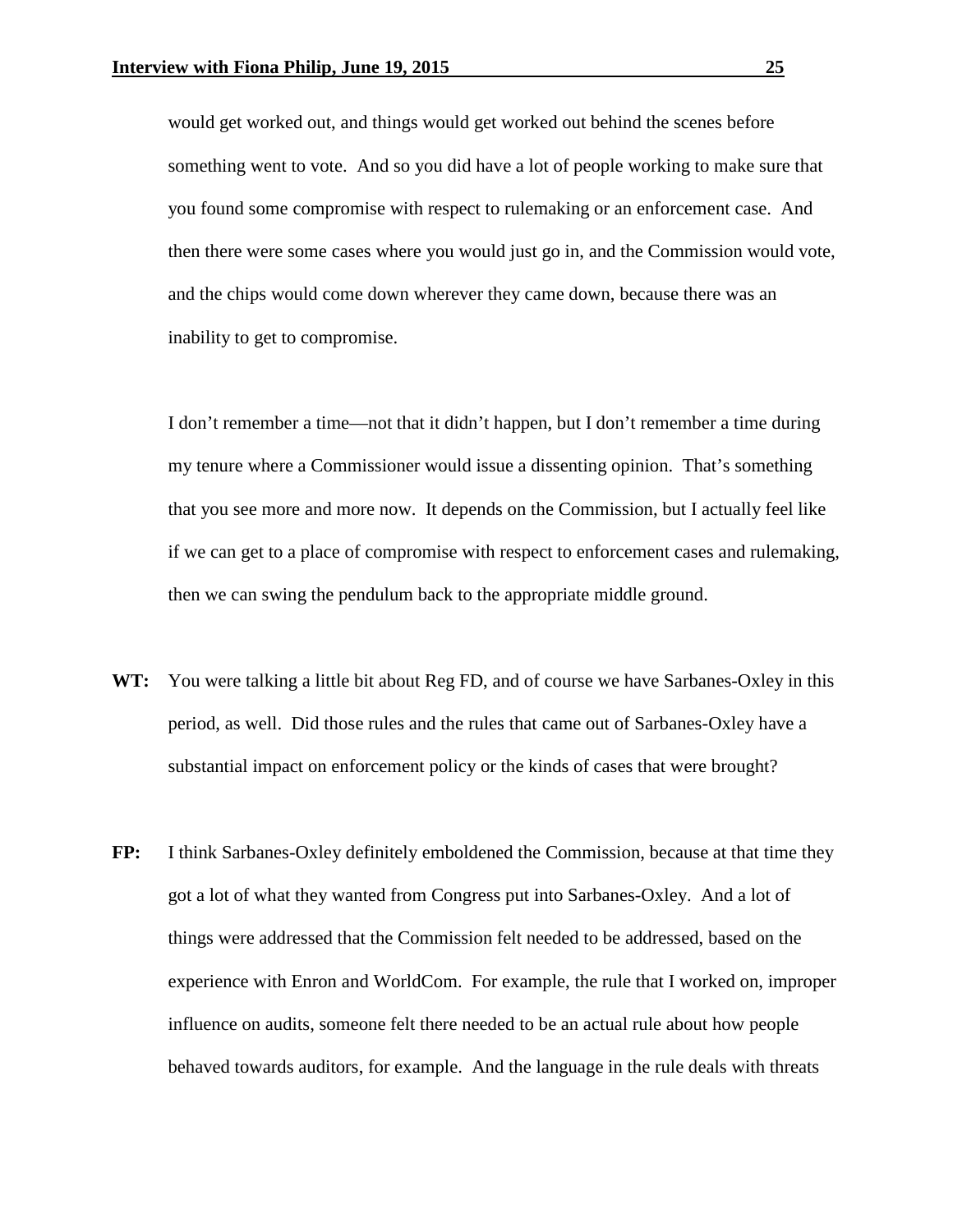and intimidation, so I think the staff felt emboldened by Sarbanes-Oxley. They got the CEO, CFO certification that we talked about earlier. Sarbanes-Oxley also helped deal with one-off transactions, off the books transactions, so I think it just emboldened the staff and helped deal with a lot of the corporate governance issues.

- **WT:** And the SEC actually receives some more resources in this period, I think. The budget goes up.
- **FP:** That's right.
- **WT:** They're able to hire a few more people. Did that play into that, as well?
- FP: Within the agency you felt like, "Okay, we're getting the exposure that we need, but now we're actually getting the resources that we need, too." So you can invest more in your staff, invest more in technology, so that you're not so far behind the curve. I believe the increased budget and the increased staff definitely helped the caseload. The morale at the agency was high at the time. So all those things helped.
- WT: Would it be a tendency to take more cases, or to put more effort, or resources, personnel into the cases that you did take; maybe a bit of both?
- **FP:** I don't think how many cases you had were driven by resources as much as the quality of the case and what impact the case would have in terms of serving as a deterrent. I think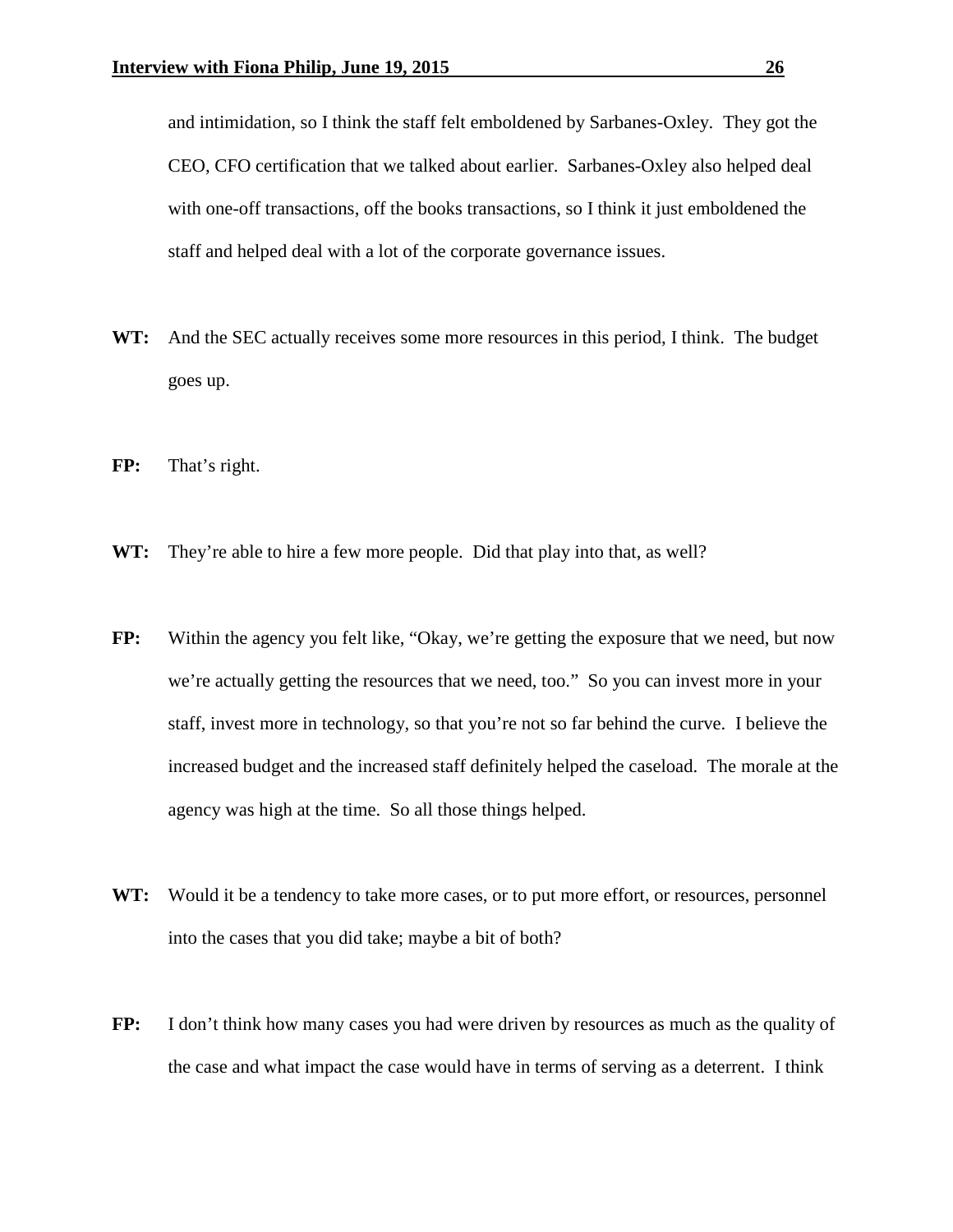having more bodies in the building meant of course you can bring more cases, and it helped with the Division of Corporation Finance, because you had more people looking more closely at disclosures. And when you have the disclosure process in Corporation Finance, if that process where the analysis of a company's disclosure is not worked out through Corp Fin, then, there's a referral to Enforcement. So if you have more bodies in Corp Fin, and you have more bodies in Enforcement, then that referral process can be much more robust, I would say.

- WT: I'd like to come back to something you mentioned earlier, which of course is the variety of regulators and prosecutors who start to go after—of course I'm referring to Eliot Spitzer, the other state prosecutors. Of course, you're always collaborating in certain cases with the FBI, for example. Could you tell me a little bit about that collaboration, and particularly the degree to which that was driving cases?
- **FP:** It's funny, because I remember when I started with the Financial Fraud taskforce, we had some cases where we wanted the FBI to get involved, and we wanted DOJ to get involved, and you couldn't get them involved in accounting fraud cases for whatever reason. Maybe for them it was a lack of resources. When people think of accounting fraud cases, they don't think of them being the "sexiest" cases. But there was a time when you couldn't get the criminal authorities to really take a lot of interest in securities fraud cases, at least the ones that I was dealing with, which were the accounting fraud cases.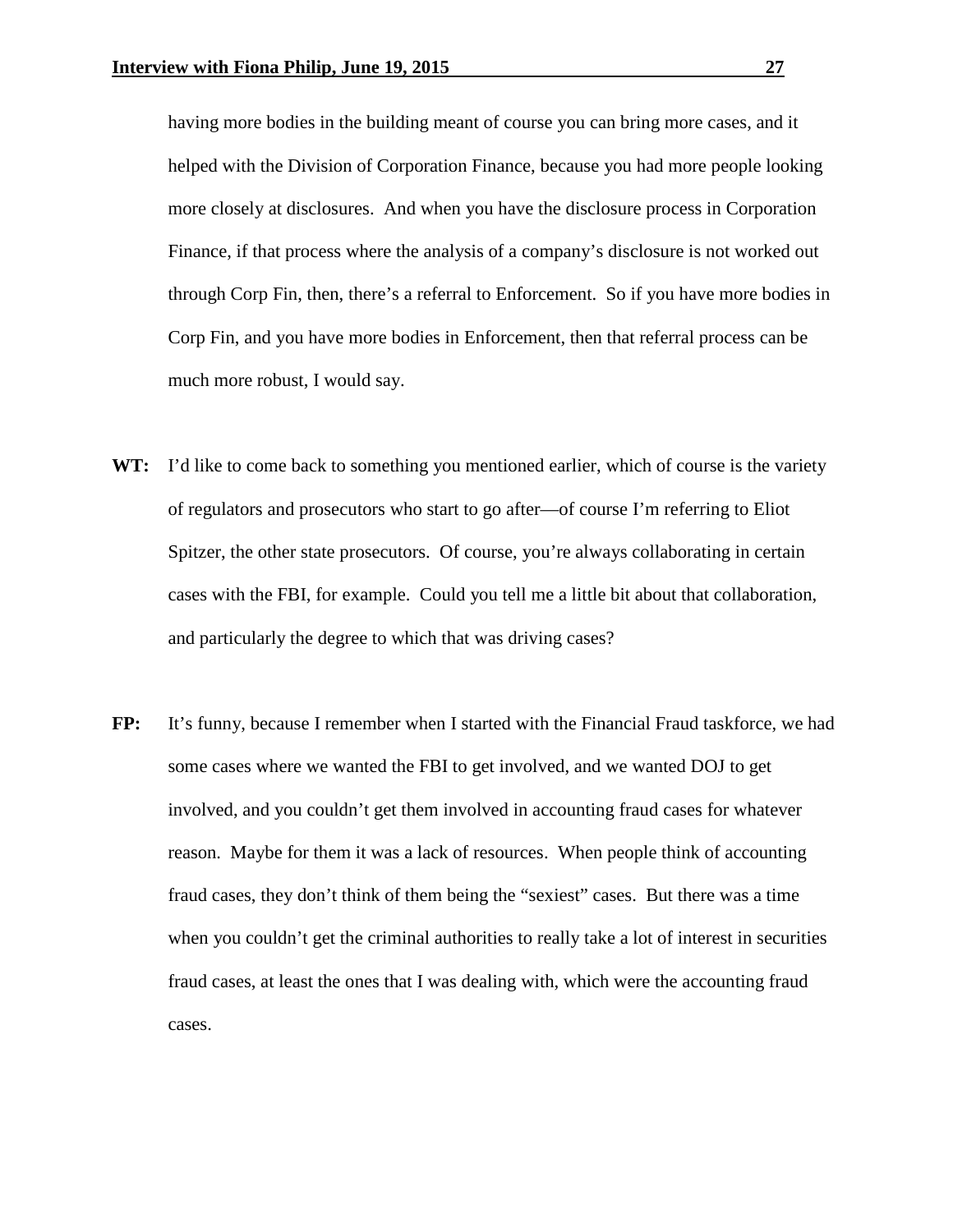When the WorldComs and Enrons hit in the 2002 period you saw a real shift in many agencies, and many different regulators getting involved. You had both the criminal interests, and of course under President Bush, there was a taskforce that was formed between the DOJ and the SEC to deal with Enron-type issues, so now you had more agencies collaborating.

We worked on a number of MOUs with other agencies at that time. I remember there was one between the FDA and the SEC. Because you wanted to have more of a collaborative process with the other agencies, so that you could learn more about their process to figure out how it may impact your enforcement case. I remember there was a case with a startup pharma company, and you wanted to know more about the disclosure process and how the FDA approval process would impact their blockbuster drug. You found that you wanted to have the ability to call up someone at the FDA and say, "I'm looking at X, Y, and Z Company, what can you tell me," and have it not fall on deaf ears, and that there was a process and a procedure around that. During that time, there were many more MOUs, or just letters of—I don't know if the right word is letters of cooperation, but you found that within all the various agencies, that there was more of a collaborative process.

**WT:** I know there was a lot of tension between Spitzer and senior people at the SEC, largely on account of Spitzer's rhetoric, "asleep at the switch," so on and so forth. But at a lower level, between his staff, say, and the staff at the SEC, did that impinge on their ability to work together?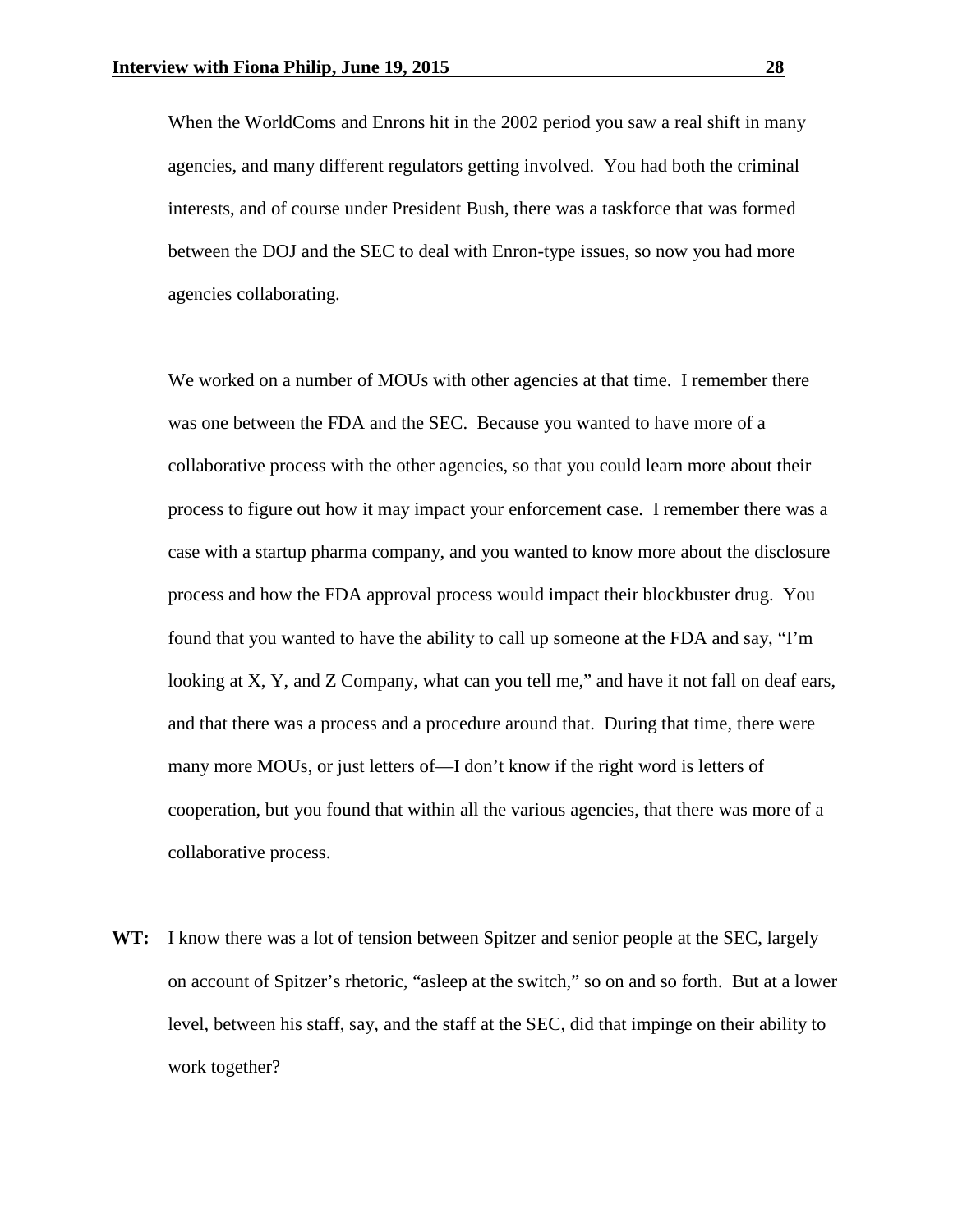- **FP:** That's a good question. I can't say that I had any visibility into that. By the time I got to the Chairman's office, it really was a matter of Steve Cutler dealing with Eliot Spitzer, and that's the level that I had transparency to. So, I don't know how it worked at the lower levels, actually.
- **WT:** There were a couple of different very prominent sets of cases in this period. You mentioned beforehand that you didn't have a front row seat to the broker-analyst conflict cases, but then there are the mutual fund cases—late trading, market timing, that sort of thing, which also became very prominent I guess in the 2003-2004 period. I'm wondering if you could tell me a little about your experience with those.
- **FP:** I think I mentioned earlier, at least when we were talking about the accounting fraud cases, that there are times where you look across an industry to figure out whether it's an industry practice versus just a one-off. The market timing cases was an example where it was somewhat of an industry practice. Again, I wasn't on the staff that investigated the cases, but you had a number of investigators, attorneys within Enforcement, who were looking across an industry.

In the Chairman's office and at the Commissioner level, you're not involved in the dayto-day management of the cases, and so you really do see them when the staff has made a decision about whether it's time to bring a case, and what types of cases are you going to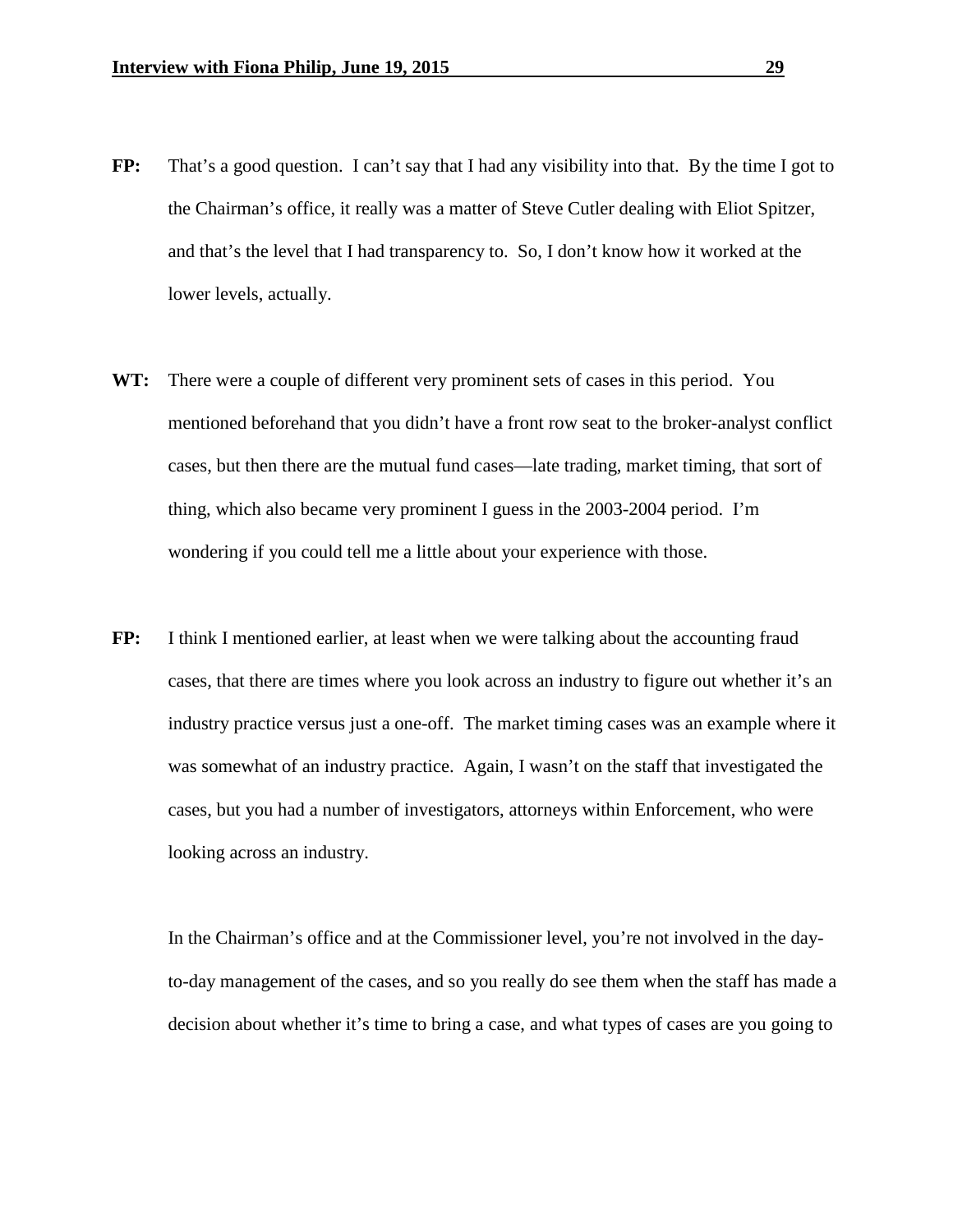bring. Are you bringing a settled action? Is it going to be an administrative proceeding? Are you bringing a matter that going to be litigated in district court?

Again, it was one of those very high profile cases. It was one of those cases where you looked and said, "Is there a rule, and is the rule clear?" So, does everybody understand what the rule is? And this was one of those instances where it was clear that there a) was a rule on the books, and b) the rule is pretty darn clear. We had the added pressure of Eliot Spitzer, and so it was a time of high stress. We've moved from Arthur Levitt, to Harvey Pitt, to now Bill Donaldson as the Chairman, and I just recall that it was a pretty clear cut; those were pretty clear-cut cases to bring.

- **WT:** When you'd have these industry significant cases, and also things like Enron, WorldCom, et cetera, how much of the attention of the chairman would that take, versus your kind of standard, run of the mill sorts of cases that they would have to deal with as a matter of course?
- **FP:** Those cases are higher stakes, and so there are other things at play, like the integrity of the staff, and the integrity of the Commission, making sure that there's no perception that there's any improper or outside influence on the cases become increasingly important, making sure that Commission investigations stay confidential. I remember a couple of instances where things about investigations would end up in the newspaper prior to either the Commission taking action, or the staff coming to a decision about the case. And so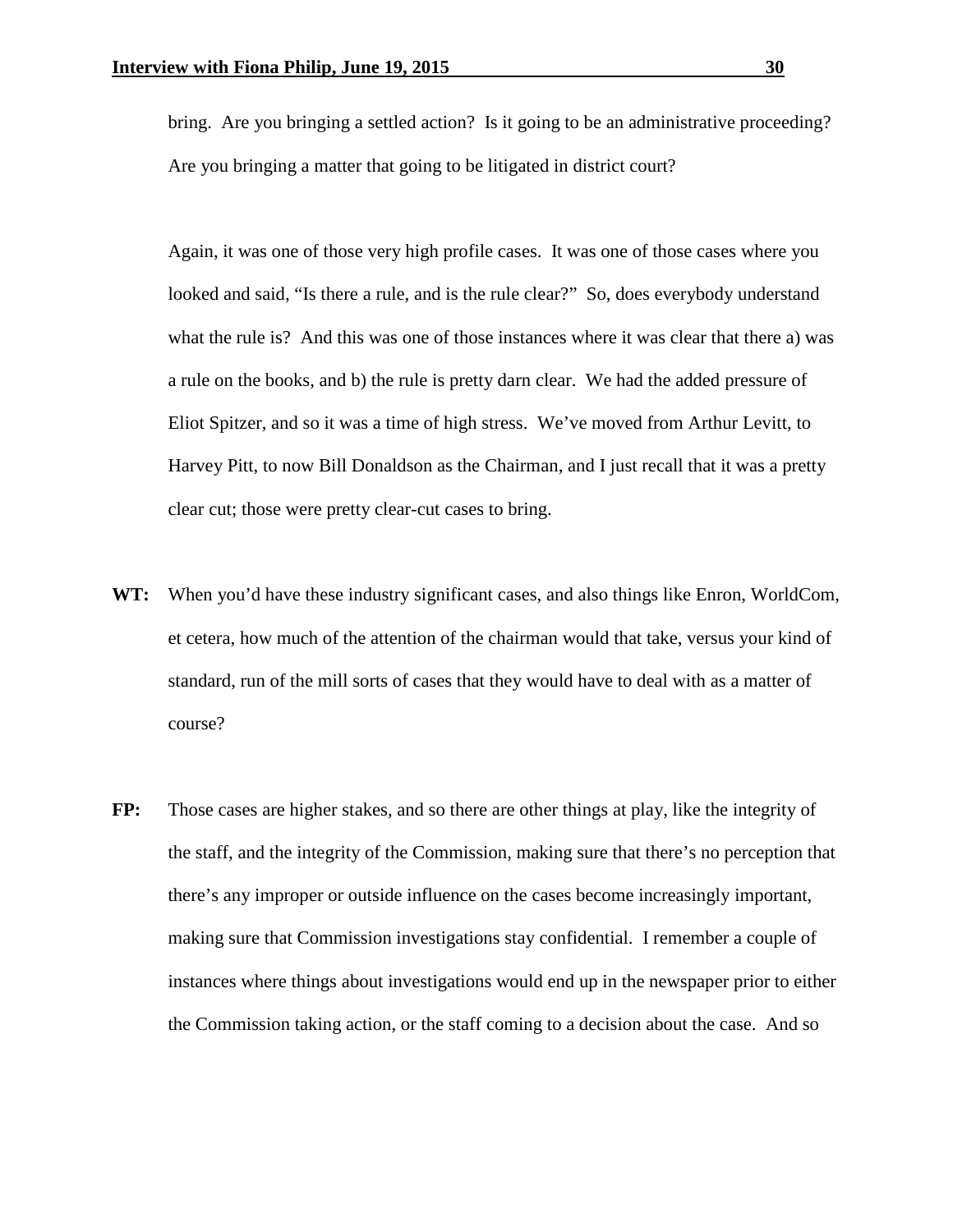you did feel more pressure, with those types of cases, to ensure that the integrity of the Commission was intact.

With Enron, it was all eyes on you. With the market timing cases, this is also all eyes on you. The Commission in no way, shape, or form wanted to be viewed as too close to the industry. Whether it was the mutual fund industry, whether it was investment banking, you just didn't want to be viewed that way. So as the cases impacted more and more people, and you got more and more exposure in terms of press, or more attention from the press. There was increased pressure on everybody to make sure that we were doing the right thing.

- **WT:** As a bit of a follow-up, would you be able to see interaction between what happened in Enforcement and subsequent rulemaking in the relevant areas? So, you had the Arthur Andersen case, and then the Sarbanes-Oxley rulemaking that followed that, mutual fund cases, and then later on—this may have been after you left—but they wanted to do the new rules for mutual fund governance. Would you be able to see that kind of intertwining into the thought of the Chairman? Maybe it's too abstract a question, I'm not sure.
- **FP:** It is a little bit abstract, the question, and I think it actually, depending on the circumstances, it comes up in different ways. So where you notice that there is a vacuum of rules in a certain area, then one way to deal with it is to perform a study to determine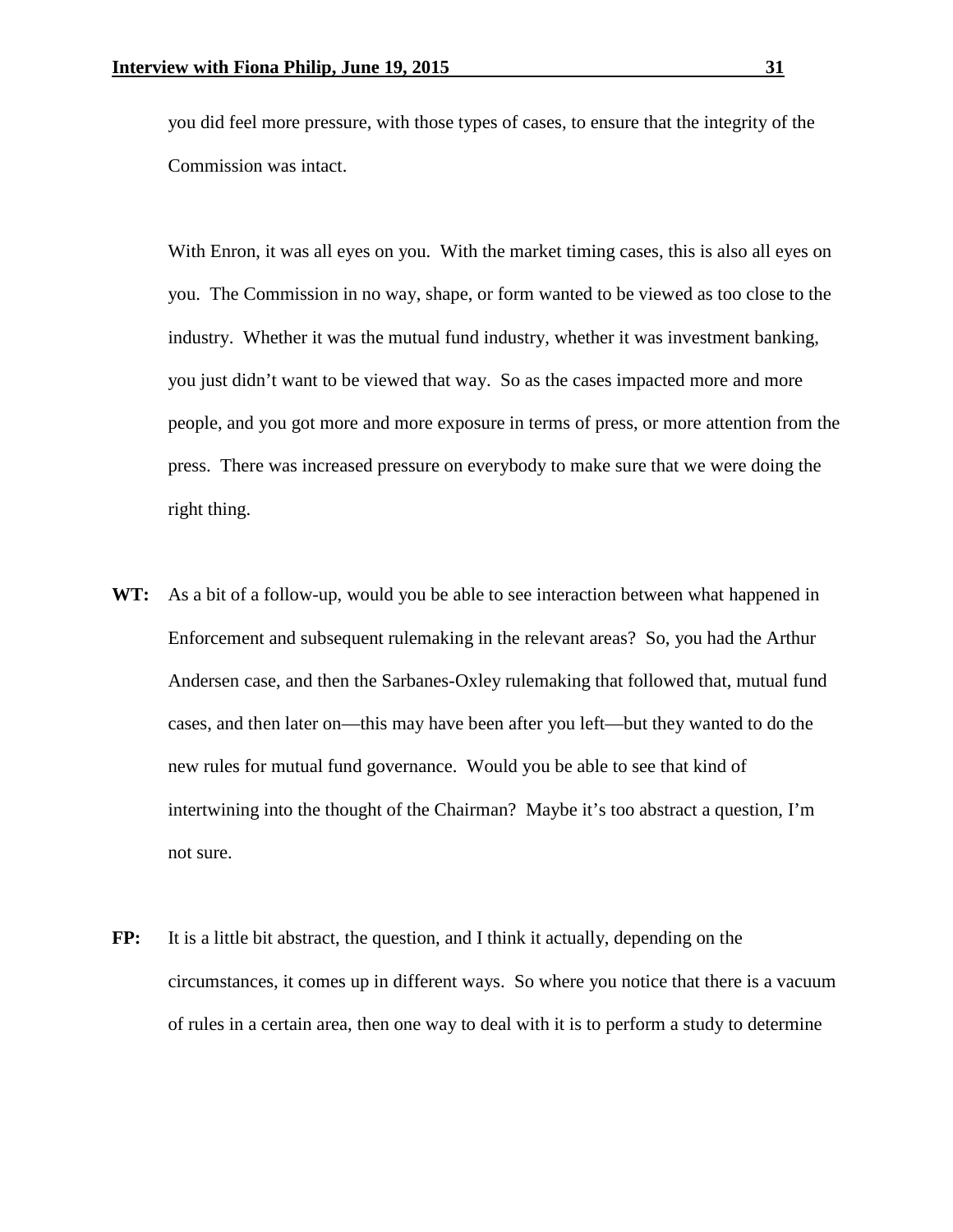where are the gaps, what are the issues, and then you go through the rulemaking process, and then you bring the enforcement action.

One of the two studies that I remember when I was there was that's when we started to take a closer look at the hedge fund industry, and what they were doing, how much money was under management, et cetera. And then there was also the study on Class A shares versus Class B shares in mutual fund companies. And again, you do a study. You have open meetings where industry experts come in, and you have roundtables, and there's a discussion, there's a give and take between the agency and the industry, and then you go to the rulemaking process.

And then there's the other way around, which is you bring an enforcement action, and then you have the rulemaking. I think there's a lot of give and take about whether enforcement should come first and then rulemaking. The idea, I think, and when people add in considerations of due process, et cetera, is that I think ideally—and sitting on this side now, in the defense bar—ideally we'd like guidance first, so that the industry knows what it has to do, whether it's an public company, investment banking, mutual funds, hedge funds, whatever it is. You'd like to have the guidance first, so that everybody is on the same playing field. And there are various ways in which the Commission can do that, through roundtable discussion or studies or you can use OCIE to collect facts and statistics.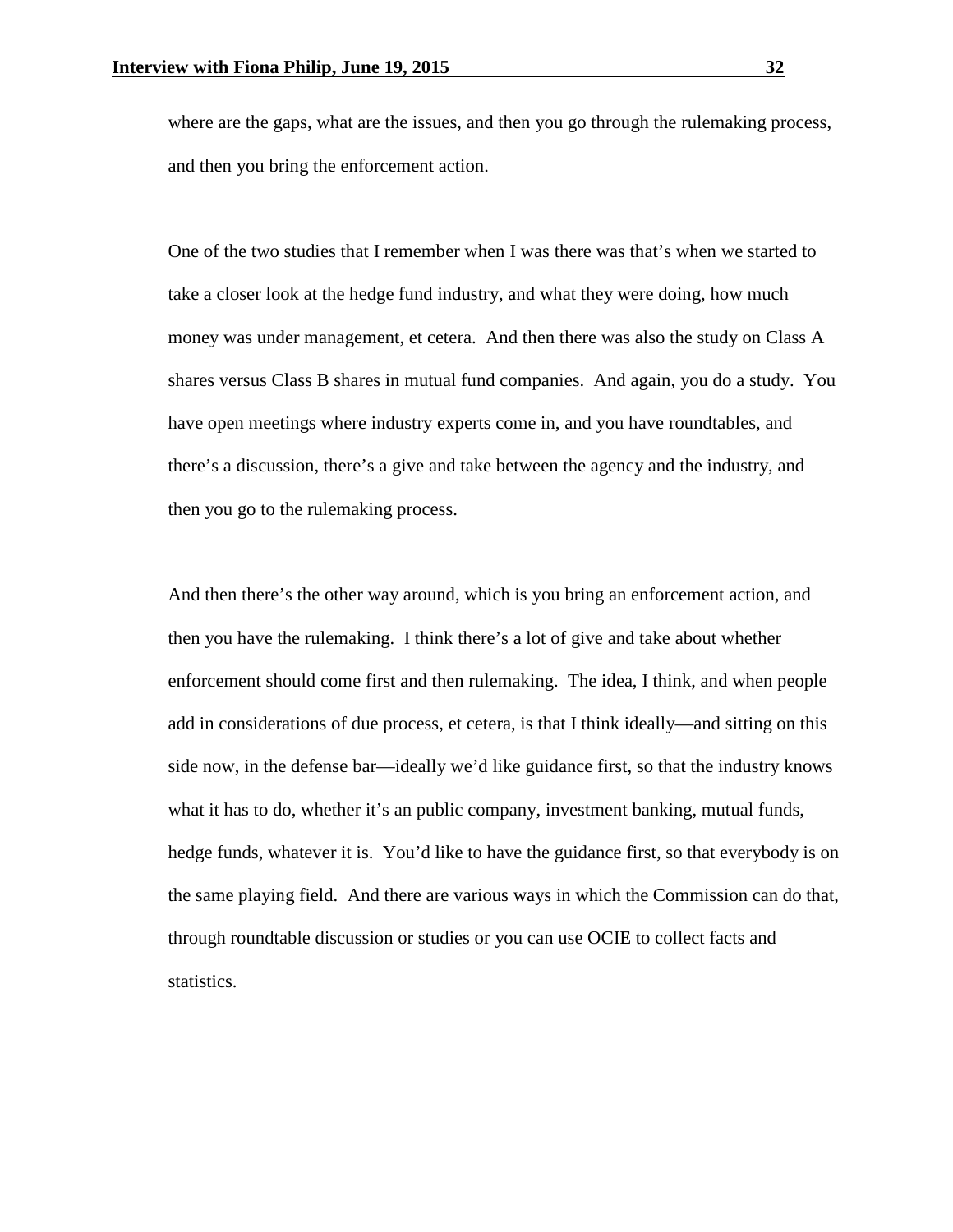In Enforcement, I mentioned the 21(a) reports with Seaboard in which you lay out a framework for people to know this is how we expect you to conduct yourselves with respect to self-reporting, self-investigation, remediation, and then cooperation. There are various avenues that you can take, or various methods of getting out guidance and rules, before you take an enforcement action. So that's a little bit different way of answering your question, but I think that a lot of people are thinking about these issues.

- **WT:** Getting a little bit back to what I was saying about states versus the SEC, there's also the SEC and the SROs, and even within the SEC, there's regional offices versus the Washington office, in terms of parceling out who gets to take what aspects of a particular enforcement action. Could you talk about that? Let's take it one piece at a time.
- **FP:** Let's take the various offices. It's funny, because I remember coming into the Commission as a newbie and sort of thinking, "How is it that the New York office is doing that case, versus the Miami office or the home office?" for example. Because if you look back to one of the one of the big accounting fraud cases, Vivendi, that case came out of the Miami office. I remember being at the Commission very early on, that one of the things that you did was you wanted to be the first one to peruse the business section, *New York Times*, the *Wall Street Journal*, and if you got there first and could open a case first, then it was your case, regardless of which office you were in.

And sitting here today, in the defense bar, and knowing that the Enforcement Division has these more specialized groups now, even though the complex financial instruments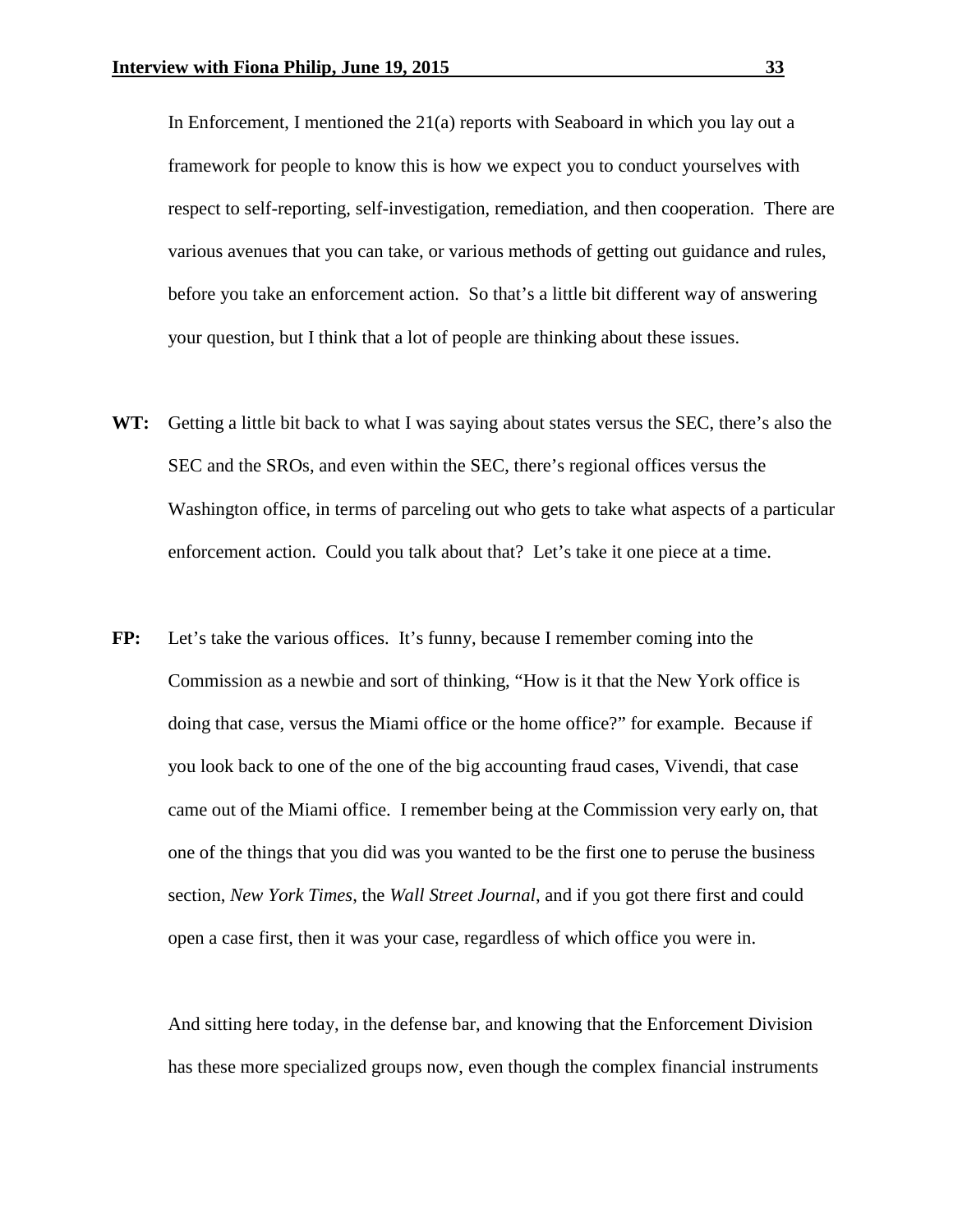groups is based in New York, there are elements of that group here in Washington as well, and there are elements of that group in Boston as well. At least those are the three offices that I deal with. But you know it's going to be, at least for me, one of those three offices.

Then with the municipal securities, that foothold has always been in Philadelphia, and so many of the cases come out of Philadelphia. And now with the MCDC initiative, you do see Philadelphia again spearheading it, because that's where the head of the group is, and the deputy of the group is. But you see folks from the Boston, Philadelphia, and Washington office working on those cases. I know I sound East Coast-centric (laughter) during this conversation. I don't want to leave out the Miami or the San Francisco or L.A. office, but the offices I mentioned are the offices I tend to take notice of. So I think the agency has shifted from one where offices compete with each other, to one where, based on subject matter and interest, they work more seamlessly across the country.

- **WT:** Then outside of the SEC, I guess a lot of it has to do with what enforcement tools are available to, say, a state regulator, or to an SRO. These are a bit closer to the markets. Can you tell me about that?
- **FP:** Well, for all states there needs to be some nexus between the alleged activity and the state. One of the tools that Eliot Spitzer had that was available to him was the Martin Act, and so with the Martin Act he was able to do more than any other state was able to do. Because he dusted that off, he had the ability to go after Wall Street. We see the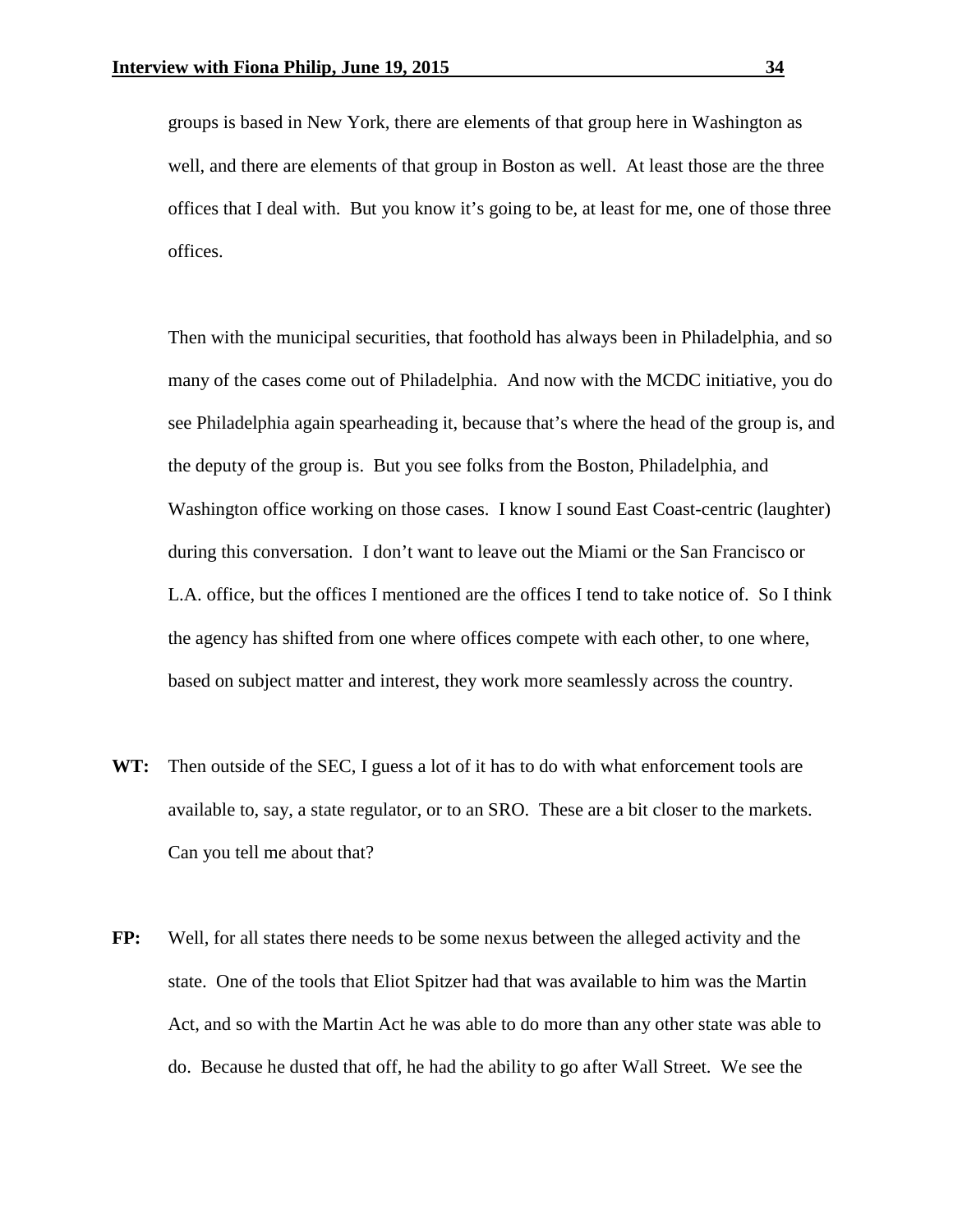states more and more active—and this is speaking as defense counsel, as well. Any time there was a settlement with one of my clients and the SEC, or even with FINRA, we were anticipating a call from either the state in which the client is domiciled, or the state where they do a lot of business. That could be New Jersey; it could be Connecticut; it could be Massachusetts; it could be North Carolina. But we more and more expect that call, and, as defense counselor, our job is to say there's no nexus between the state and the conduct, or the state and the people who have been alleged to have been harmed.

But with something as powerful as the Martin Act, Eliot Spitzer was able to do a lot. Not a lot of states have anything that come close to the Martin Act, but they find other ways to become involved in the action in which you just settled, either with FINRA or the SEC.

- **WT:** I think it was Dick Walker who was saying also that, with people like Spitzer, they can really take their own initiative, whereas at the SEC, there are five Commissioners who, at least the majority of them have to be persuaded.
- FP: That is very true, you can't; it's a checks and balances system.
- **WT:** Are we missing anything? I think I'm to the end of the questions that I wanted to be sure and ask you.
- **FP:** I don't think so.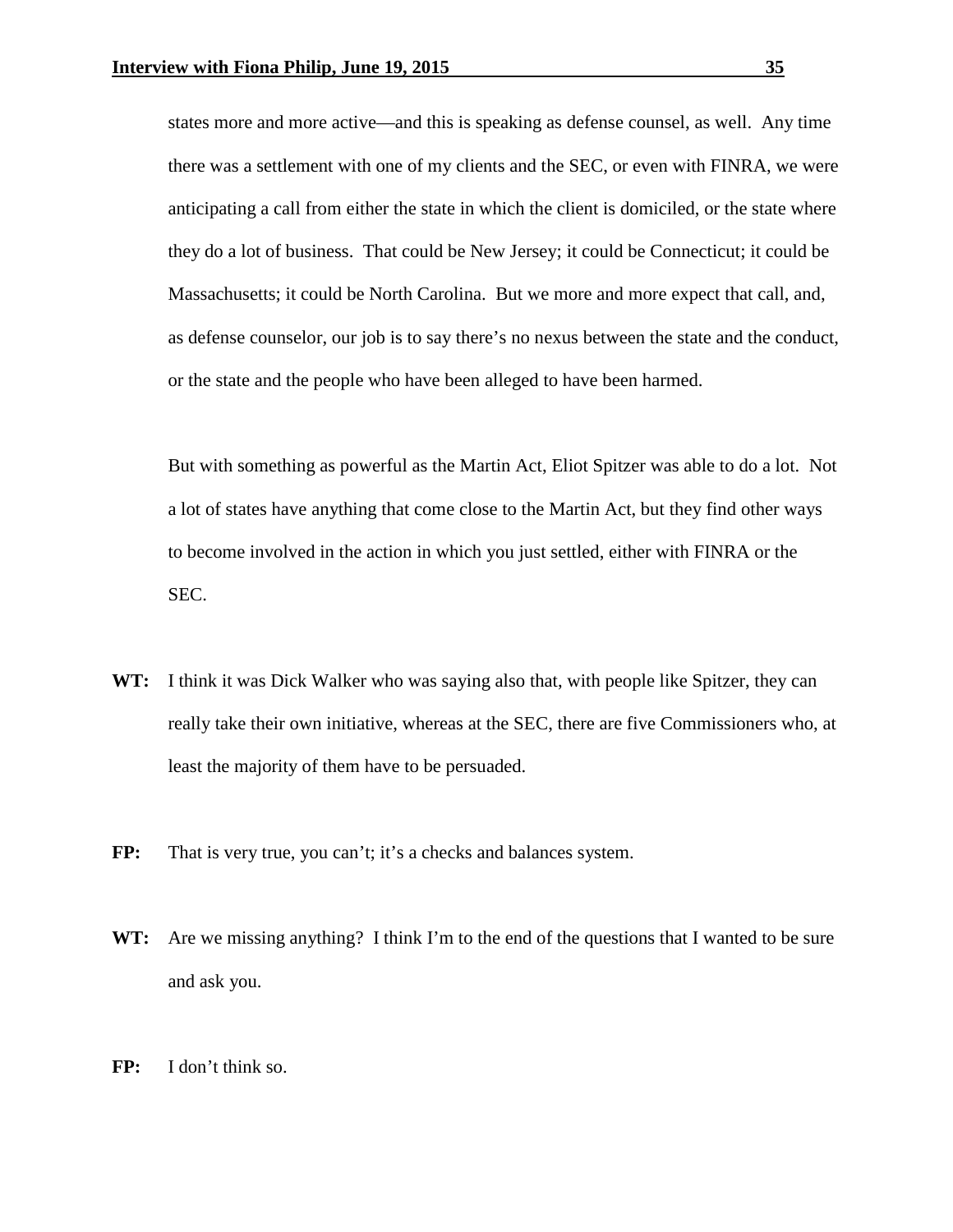- **WT:** Terrific, well then in that case, let me just ask you very quickly about moving into private practice and the adjustment to that, what that's been like for you?
- **FP:** Well, it's been a few years now, so the distance between myself and my younger self at the Commission is a lot greater now. But I remember leaving the Chairman's office after my time at the Commission, and one of the things—I was actually telling someone this story this week— that I missed when I walked out the door was the ability to know what was going to be on the front page of the *Wall Street Journal* the next day, or the next morning.

When you're in the building, you're steeped in the securities laws and what's happening on Wall Street, and you learn by osmosis. Because you can walk two doors down—and when I was in Enforcement, if I'm working on an insider trading case, the person next to me could be working on an FCPA case, and when you had your weekly meetings with your team, you're learning about what they're doing and what issues they're facing.

When you move to the Chairman's office, it wasn't only about enforcement, but I also needed to know more about Corp Fin, and I needed to know more about Trading and Markets, and I needed to know more about IM. And so the building, at least when we were on E Street, you just learned through osmosis, because there were so many brilliant minds in the building discussing the pertinent issues of the day. That's actually one of the things that I miss about the agency.